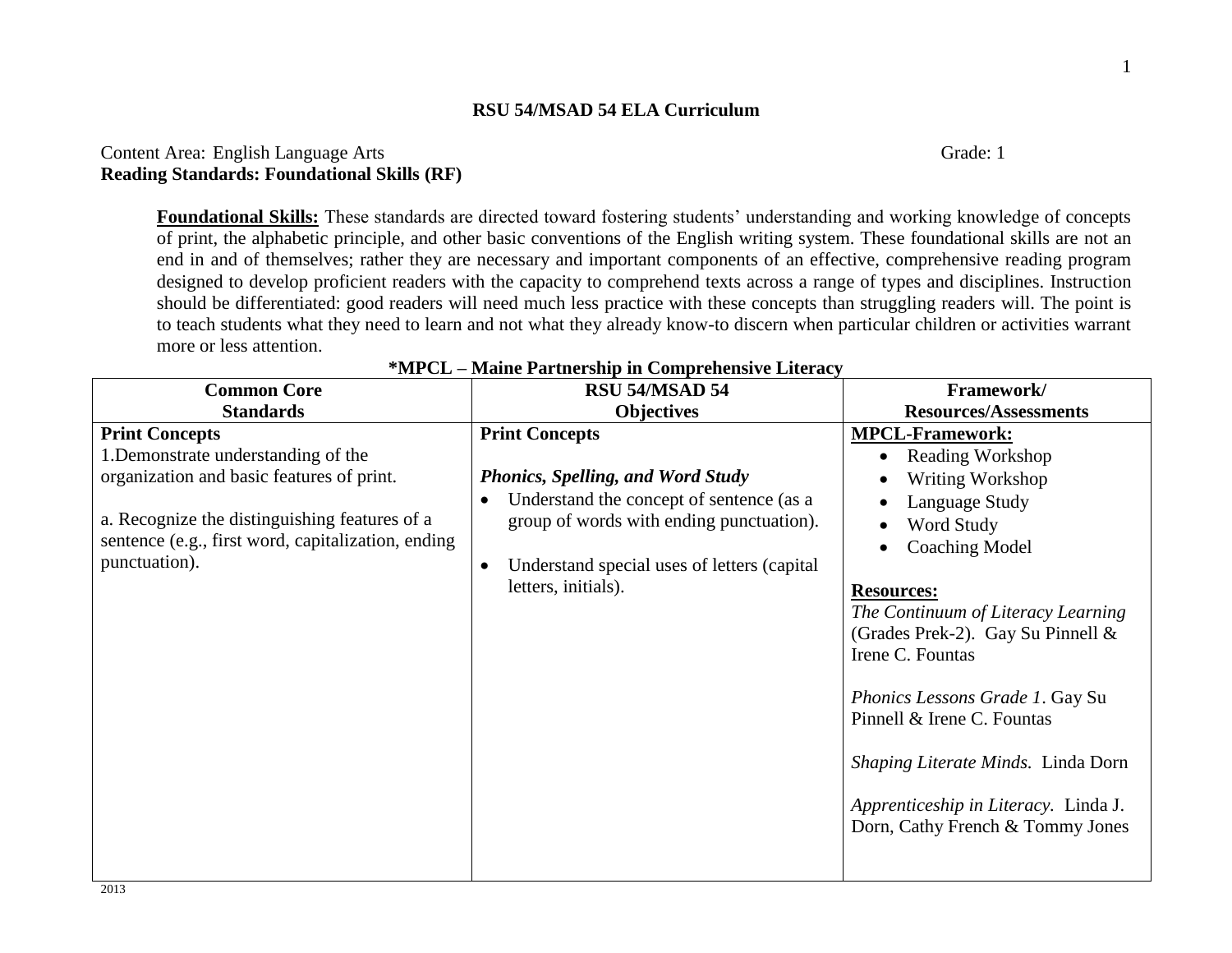|                                                                                                                                                                                                                                                                                                                                                                                                                                                                                                                                                           |                                                                                                                                                                                                                                                                                                                                                                                                                                                                                                                                          | <b>Assessments:</b><br><b>Observation Survey</b><br><b>AIMS Web Assessment</b><br>Fountas & Pinnell Benchmark<br>Assessment System<br><b>Grade 1 Writing Proficiency</b><br>Guide                                                                                                                                                                                                                                                                                                                                                                                                                         |
|-----------------------------------------------------------------------------------------------------------------------------------------------------------------------------------------------------------------------------------------------------------------------------------------------------------------------------------------------------------------------------------------------------------------------------------------------------------------------------------------------------------------------------------------------------------|------------------------------------------------------------------------------------------------------------------------------------------------------------------------------------------------------------------------------------------------------------------------------------------------------------------------------------------------------------------------------------------------------------------------------------------------------------------------------------------------------------------------------------------|-----------------------------------------------------------------------------------------------------------------------------------------------------------------------------------------------------------------------------------------------------------------------------------------------------------------------------------------------------------------------------------------------------------------------------------------------------------------------------------------------------------------------------------------------------------------------------------------------------------|
| <b>Phonological Awareness</b><br>2. Demonstrates understanding of spoken words,<br>syllables, and sounds (phonemes).<br>a. Distinguish long from short vowel sounds in<br>spoken single-syllable words.<br>b. Orally produce single-syllable words by<br>blending sounds (phonemes), including<br>consonant blends.<br>c. Isolate and pronounce initial, medial vowel,<br>and final sounds (phonemes) in spoken single-<br>syllable words.<br>d. Segment spoken single-syllable words into<br>their complete sequence of individual sounds<br>(phonemes). | <b>Phonological Awareness</b><br><b>Letter/Sound Relationships</b><br>Hear and identify long (make, pail, day)<br>and short (can, egg, up) vowel sounds in<br>words and the letters that represent them.<br>Recognize that letter clusters (blends and<br>digraphs) represent consonant sounds.<br><b>Phonological Awareness</b><br>Blend two to four phonemes into words.<br>Segment words into phonemes.<br><b>Spelling Pattern</b><br>Recognize and use the consonant-vowel-<br>$\bullet$<br>consonant (CVC) pattern (cab, bad, map). | <b>MPCL-Framework:</b><br><b>Reading Workshop</b><br>$\bullet$<br>Writing Workshop<br>Language Study<br>Word Study<br><b>Coaching Model</b><br><b>Resources:</b><br>Phonics Lessons Grade 1. Gay Su<br>Pinnell & Irene C. Fountas<br>Sing A Song of Poetry. Gay Su Pinnell<br>& Irene C. Fountas<br>Word Matters. Gay Su Pinnell & Irene<br>C. Fountas<br><b>Shaping Literate Minds Developing</b><br>Self-Regulated Learners. Linda Dorn<br>Organizing For Literacy DVD<br>Apprenticeship in Literacy. Linda J.<br>Dorn, Cathy French & Tommy Jones<br><b>Assessments:</b><br><b>AIMS Web Assessment</b> |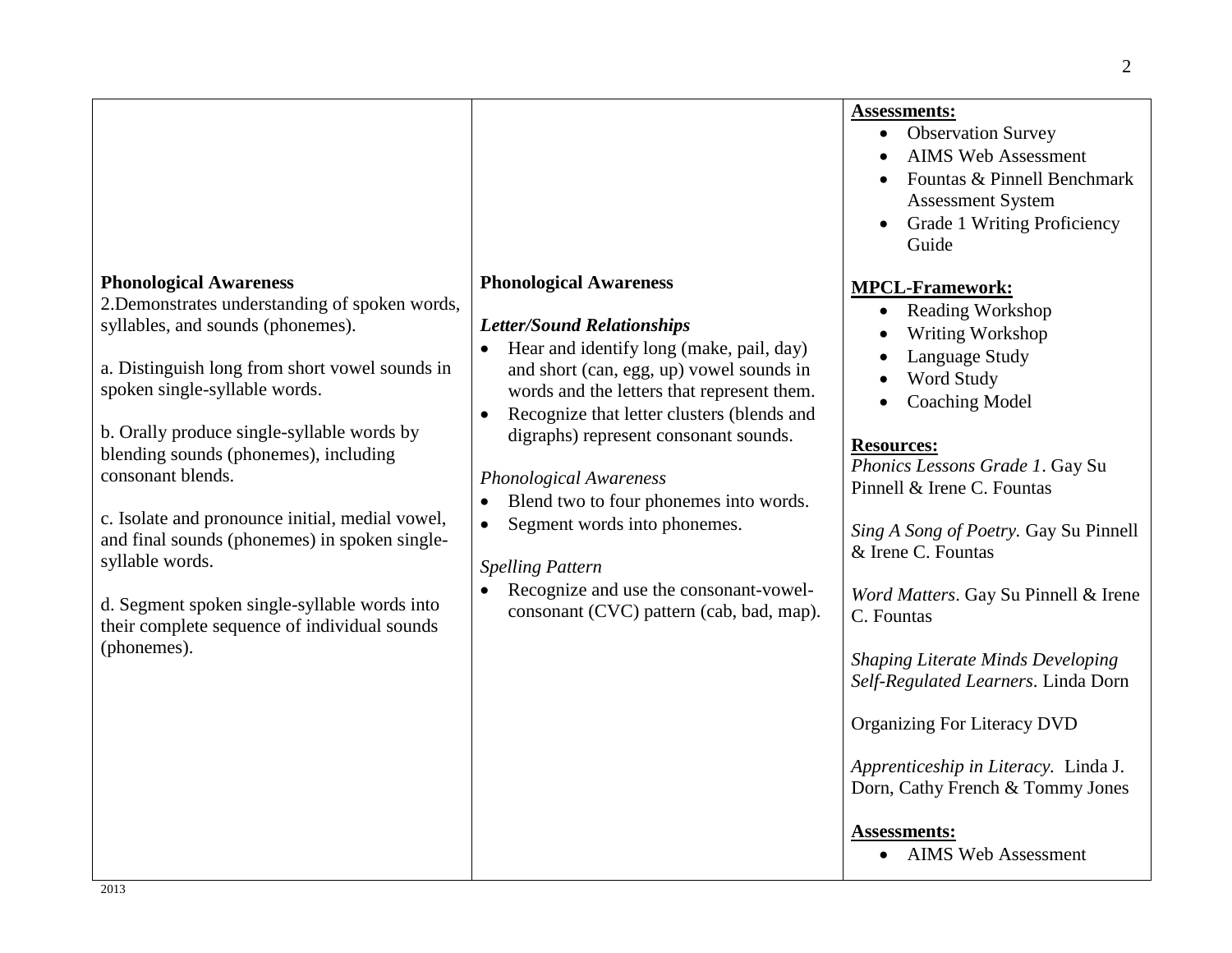|                                                                                                                                                                                                                                                                                                                                                                                                                                                                                                                                                                                                 |                                                                                                                                                                                                                                                                                                                                                                                                                                                                                                                                                                             | Fountas & Pinnell Benchmark<br>$\bullet$<br><b>Assessment System</b><br>Grade 1 Writing Proficiency<br>Guide                                                                                                                                                                                                                                                                                                                       |
|-------------------------------------------------------------------------------------------------------------------------------------------------------------------------------------------------------------------------------------------------------------------------------------------------------------------------------------------------------------------------------------------------------------------------------------------------------------------------------------------------------------------------------------------------------------------------------------------------|-----------------------------------------------------------------------------------------------------------------------------------------------------------------------------------------------------------------------------------------------------------------------------------------------------------------------------------------------------------------------------------------------------------------------------------------------------------------------------------------------------------------------------------------------------------------------------|------------------------------------------------------------------------------------------------------------------------------------------------------------------------------------------------------------------------------------------------------------------------------------------------------------------------------------------------------------------------------------------------------------------------------------|
| <b>Phonics and Word Recognition</b><br>3. Know and apply grade-level phonics and<br>word analysis skills in decoding words.<br>a. Know the spelling-sound correspondences for<br>common consonant digraphs.<br>b. Decode regularly spelled one-syllable words.<br>c. Know final - e and common vowel team<br>conventions for representing long vowel<br>sounds.<br>d. Use knowledge that every syllable must have<br>a vowel sound to determine the number of<br>syllables in a printed word.<br>e. Decode two-syllable words following basic<br>patterns by breaking the words into syllables. | <b>Phonics and Word Recognition</b><br><b>Phonics, Spelling, and Word Study</b><br>Recognize and use long (make, pail, day)<br>$\bullet$<br>and short (can, egg, up) vowels sounds in<br>words and the letters that represent them.<br>Recognize and use letter clusters (blends<br>$\bullet$<br>and digraphs) that represent consonant<br>sounds.<br>Recognize and use simple CVC words (cat,<br>sun).<br><b>Phonological Awareness</b><br>• Hear and say syllables.<br>Syllables<br>Understand the concept of syllables.<br>Understand how vowels appear in<br>syllables. | <b>MPCL-Framework:</b><br>Reading Workshop<br>$\bullet$<br>Writing Workshop<br>Language Study<br>Word Study<br><b>Coaching Model</b><br><b>Resources:</b><br>Phonics Lessons Grade 1. Gay Su<br>Pinnell & Irene C. Fountas<br>Sing A Song of Poetry. Gay Su Pinnell<br>& Irene C. Fountas<br><b>Shaping Literate Minds Developing</b><br>Self-Regulated Learners. Linda Dorn<br>Word Matters. Gay Su Pinnell & Irene<br>C. Fountas |
| f. Read words with inflectional endings.<br>g. Recognize and read grade-appropriate<br>irregularly spelled words.                                                                                                                                                                                                                                                                                                                                                                                                                                                                               | Verb Endings<br>Recognize and use endings that $add -s$ to a<br>verb to make it agree with the subject.<br>Recognize and use endings that add –ed to<br>$\bullet$<br>a verb to make it past tense.<br>Recognize and use endings that add -ing to<br>a verb to denote present participle                                                                                                                                                                                                                                                                                     | <b>Organizing For Literacy DVD</b><br>Apprenticeship in Literacy. Linda J.<br>Dorn, Cathy French & Tommy Jones<br><b>Assessments:</b><br>AIMSweb<br>$\bullet$                                                                                                                                                                                                                                                                      |
|                                                                                                                                                                                                                                                                                                                                                                                                                                                                                                                                                                                                 | <b>High Frequency Words (HFW)</b><br>• Read a core of at least fifty high-frequency                                                                                                                                                                                                                                                                                                                                                                                                                                                                                         | Fountas & Pinnell Benchmark<br><b>Assessment System</b><br>High Frequency Word List<br>$\bullet$                                                                                                                                                                                                                                                                                                                                   |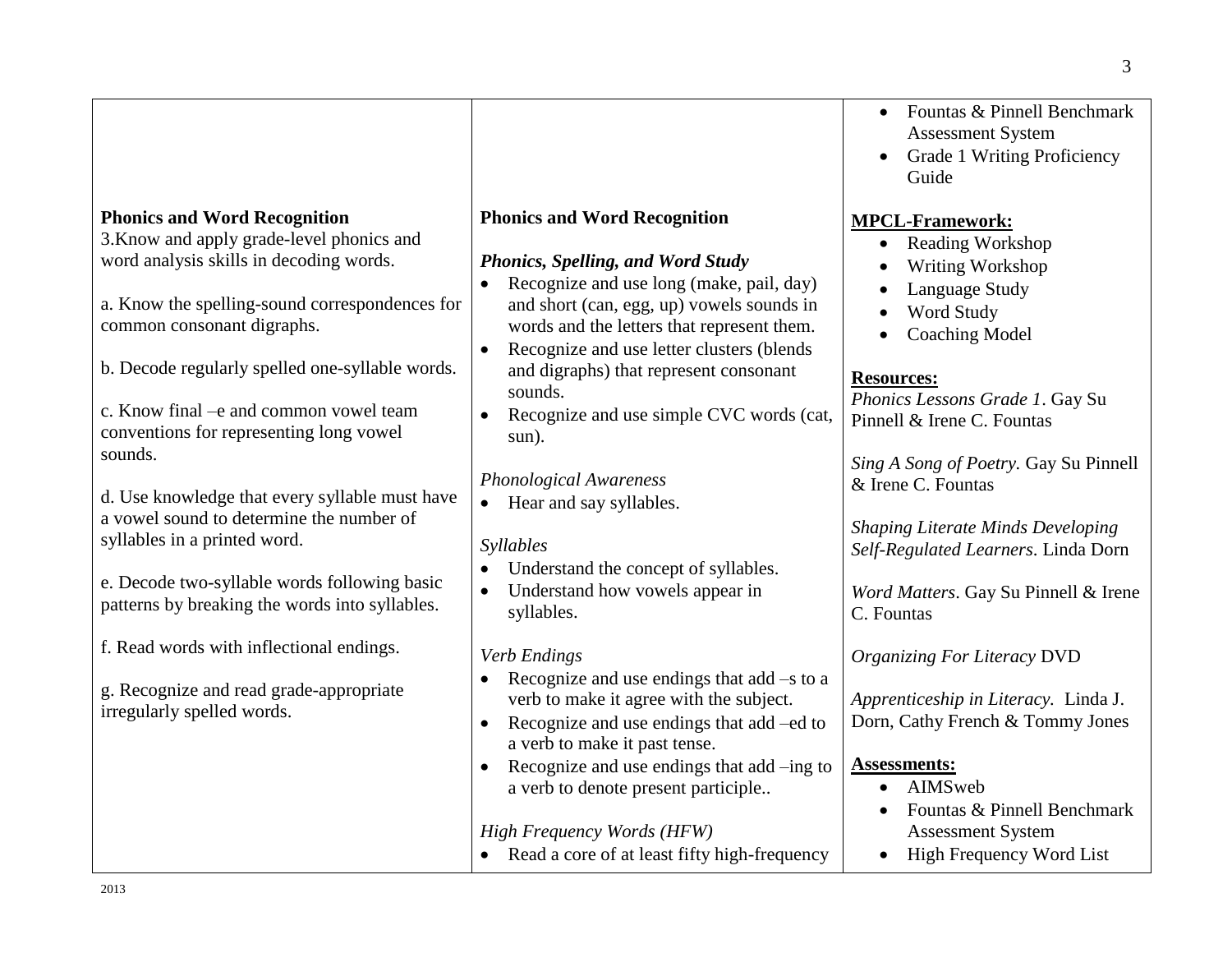|                                                                                                                                                                                                                                                                                                                                                                                      | words.                                                                                                                                                                                                                                                                                                                                                                                                                                                                                                                                                                                                                                                                                                                                                                                                                                                                                                                                                                                                                                                                                                                    | <b>Grade 1 Writing Proficiency</b><br>Guide                                                                                                                                                                                                                                                                                                                                                                                                                                                                                                                                                                                                                                                                                                               |
|--------------------------------------------------------------------------------------------------------------------------------------------------------------------------------------------------------------------------------------------------------------------------------------------------------------------------------------------------------------------------------------|---------------------------------------------------------------------------------------------------------------------------------------------------------------------------------------------------------------------------------------------------------------------------------------------------------------------------------------------------------------------------------------------------------------------------------------------------------------------------------------------------------------------------------------------------------------------------------------------------------------------------------------------------------------------------------------------------------------------------------------------------------------------------------------------------------------------------------------------------------------------------------------------------------------------------------------------------------------------------------------------------------------------------------------------------------------------------------------------------------------------------|-----------------------------------------------------------------------------------------------------------------------------------------------------------------------------------------------------------------------------------------------------------------------------------------------------------------------------------------------------------------------------------------------------------------------------------------------------------------------------------------------------------------------------------------------------------------------------------------------------------------------------------------------------------------------------------------------------------------------------------------------------------|
| <b>Fluency</b><br>4. Read with sufficient accuracy and fluency to<br>support comprehension.<br>a. Read on-level text with purpose and<br>understanding.<br>b. Read on-level text orally with accuracy,<br>appropriate rate, and expression on successive<br>readings.<br>c. Use context to confirm or self-correct word<br>recognition and understanding, rereading as<br>necessary. | <b>Fluency</b> (Suggested Reading: The Continuum<br>of Literacy Learning Level D-J, (End of Grade<br>1 Goal: J) Pages 162-169)<br><b>Maintaining Fluency</b><br>Demonstrate phrased, fluent oral reading.<br>Read dialogue with phrasing and<br>$\bullet$<br>expression that reflects understanding of<br>characters and events.<br>Demonstrates and awareness of the<br>$\bullet$<br>function of the full range of punctuation.<br>Demonstrates appropriate stress on words<br>$\bullet$<br>to reflect the meaning.<br>Uses multiple sources of information<br>$\bullet$<br>(language structure, meaning, fast word<br>recognition) to support fluency and<br>phrasing.<br>Solve most words in the text quickly and<br>automatically to support fluency.<br>Read silently at a good rate.<br>$\bullet$<br><b>Adjusting Fluency</b><br>Slow down to search for information and<br>$\bullet$<br>resume normal pace of reading again.<br>Demonstrate different ways of reading a<br>variety of fiction and nonfiction texts.<br>Reread to solve words or think about ideas<br>$\bullet$<br>and resume good rate of reading. | <b>MPCL-Framework:</b><br>Reading Workshop<br>$\bullet$<br>Writing Workshop<br>Language Study<br>Word Study<br><b>Coaching Model</b><br><b>Resources:</b><br>Phonics Lessons Grade 1. Gay Su<br>Pinnell & Irene C. Fountas<br>Sing A Song of Poetry. Gay Su Pinnell<br>& Irene C. Fountas<br>The Fluent Reader. Timothy Rasinski<br><b>Guided Reading Good First Teaching</b><br>for All Children. Gay Su Pinnell &<br>Irene C. Fountas<br>The Continuum of Literacy Learning<br>(Grades Prek-2). Gay Su Pinnell &<br>Irene C. Fountas<br>Reader's Theatre Fluency Kits.<br><b>Benchmark Education Company</b><br>Read It Again!: Revisiting Shared<br>Reading. Brenda Parkes<br>Apprenticeship in Literacy. Linda J.<br>Dorn, Cathy French & Tommy Jones |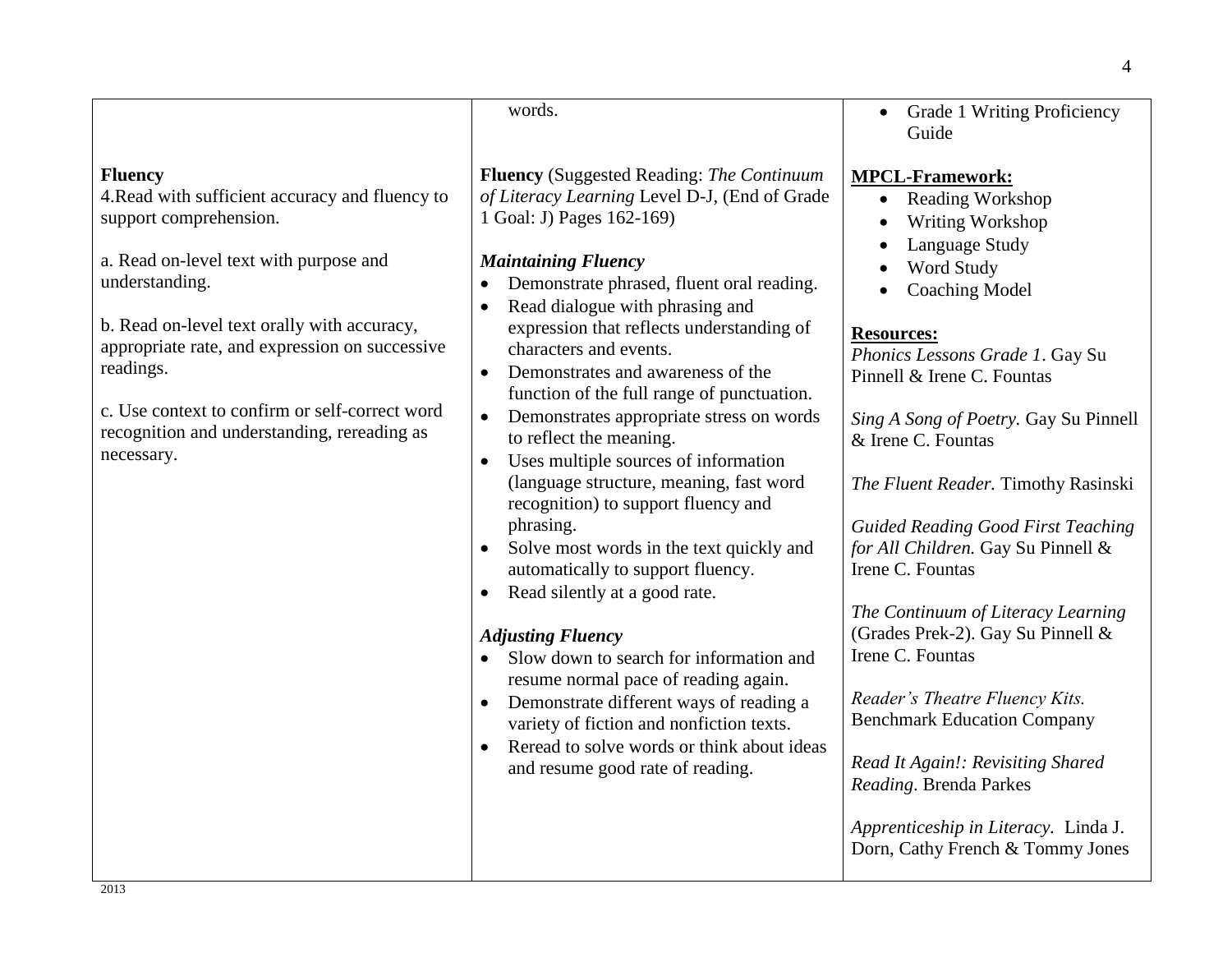|  | <b>Shaping Literate Minds Developing</b><br>Self-Regulated Learners. Linda Dorn                                                  |
|--|----------------------------------------------------------------------------------------------------------------------------------|
|  | <b>Assessments:</b><br>· AIMSweb<br>• Fountas & Pinnell Benchmark<br>Assessment System<br>• Grade 1 Writing Proficiency<br>Guide |
|  |                                                                                                                                  |
|  |                                                                                                                                  |
|  |                                                                                                                                  |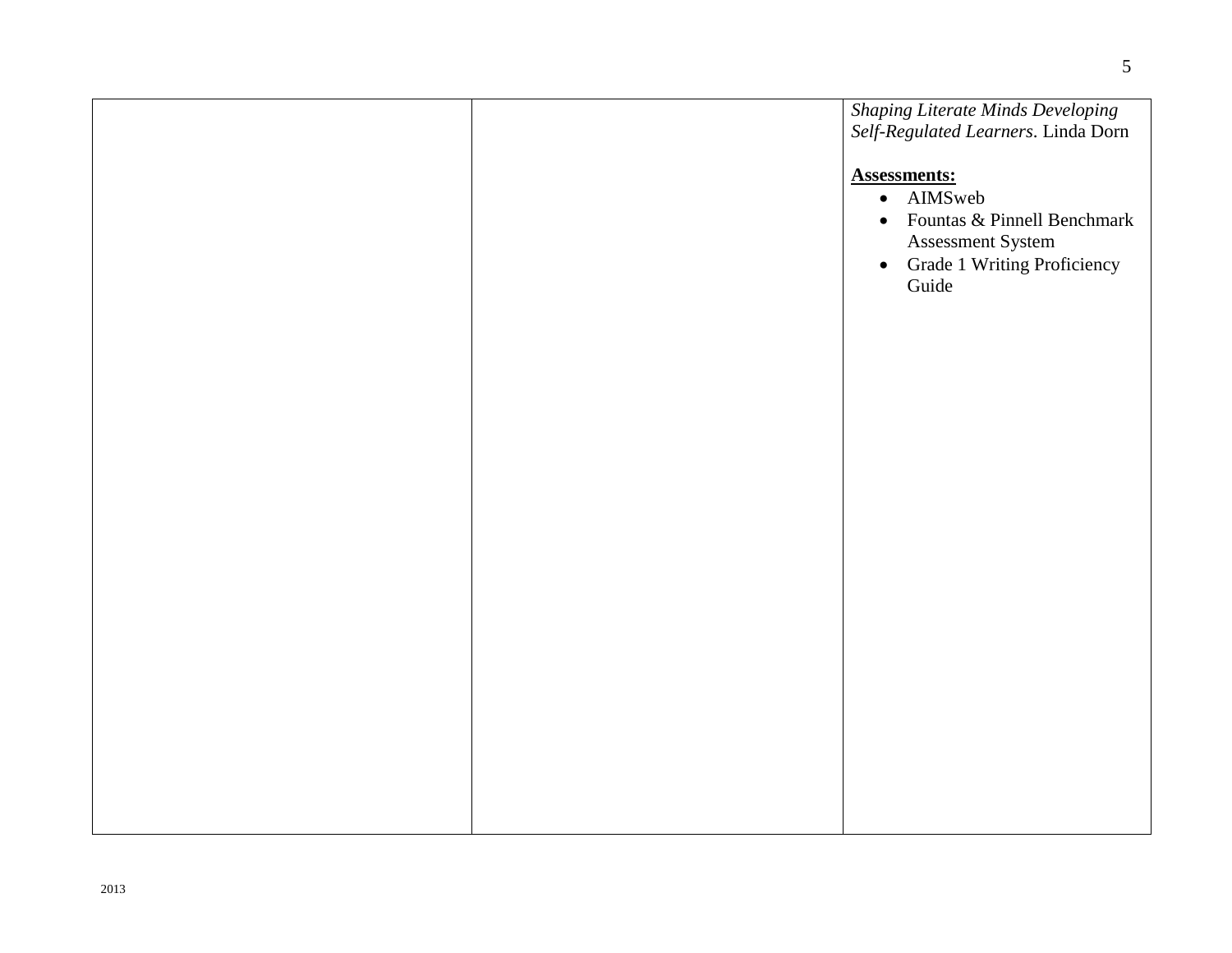# Content Area: English Language Arts Grade: 1 **Reading Standards for Literature (RL)**

**Reading Standards:** The following standards offer a focus for instruction each year and help ensure that students gain adequate exposure to a range of texts and tasks. Rigor is also infused through the requirement that students read increasingly complex texts through the grades. Students advancing through the grades are expected to meet each year's grade-specific standards and retain or further develop skills and understandings mastered in preceding grades.

| <b>Common Core</b>                                                                                                                                                                                                                                                                                      | <b>RSU 54/MSAD 54</b>                                                                                                                                                                                                                                                                                                                                                                                | Framework/                                                                                                                                                                                                                                                                                        |
|---------------------------------------------------------------------------------------------------------------------------------------------------------------------------------------------------------------------------------------------------------------------------------------------------------|------------------------------------------------------------------------------------------------------------------------------------------------------------------------------------------------------------------------------------------------------------------------------------------------------------------------------------------------------------------------------------------------------|---------------------------------------------------------------------------------------------------------------------------------------------------------------------------------------------------------------------------------------------------------------------------------------------------|
| <b>Standards</b>                                                                                                                                                                                                                                                                                        | <b>Objectives</b>                                                                                                                                                                                                                                                                                                                                                                                    | <b>Resources/Assessments</b>                                                                                                                                                                                                                                                                      |
| <b>Reading Standards for Literature</b>                                                                                                                                                                                                                                                                 | <b>Reading Standards for Literature</b>                                                                                                                                                                                                                                                                                                                                                              | <b>MPCL-Framework:</b>                                                                                                                                                                                                                                                                            |
| <b>Key Ideas and Details</b><br>1. Ask and answer questions about key details in<br>a text.<br>2. Retell stories, including key details, and<br>demonstrate understanding of their central<br>message or lesson.<br>3. Describe characters, settings, and major<br>events in a story, using key details | <b>Key Ideas and Details</b><br><b>Interactive Read Aloud, Shared Reading and</b><br><b>Literature Discussion</b><br>Thinking Within the Text<br>Recognize important information in a text<br>and remember to use it in a discussion.<br>Remember and talk about interesting and<br>$\bullet$<br>new information in a text.<br>Recognize characters and report important<br>$\bullet$                | Reading Workshop<br>$\bullet$<br>Writing Workshop<br>Language Study<br>Word Study<br><b>Coaching Model</b><br><b>Resources:</b><br>The Continuum of Literacy Learning<br>(Grades Prek-2). Gay Su Pinnell &<br>Irene C. Fountas                                                                    |
| 2012                                                                                                                                                                                                                                                                                                    | details after reading.<br>Follow a story plot with multiple events.<br>Understands the problem in a story.<br>Thinking Beyond the Text<br>Infer and discuss characters' feelings.<br>Show empathy for characters and infer<br>their feelings and motivations.<br>Ask clarifying questions to verify or gather<br>$\bullet$<br>information using expository texts.<br>Oral, Visual, and Technological | <b>Guided Reading Good First Teaching</b><br>For All Children. Gay Su Pinnell &<br>Irene C. Fountas<br>Apprenticeship in Literacy. Linda J<br>Dorn, Cathy French, and Tammy<br>Jones<br>Reading & Writing In the Primary<br>Grades. Nell K. Duke, Ed. D. and V.<br><b>Susan Bennett-Armistead</b> |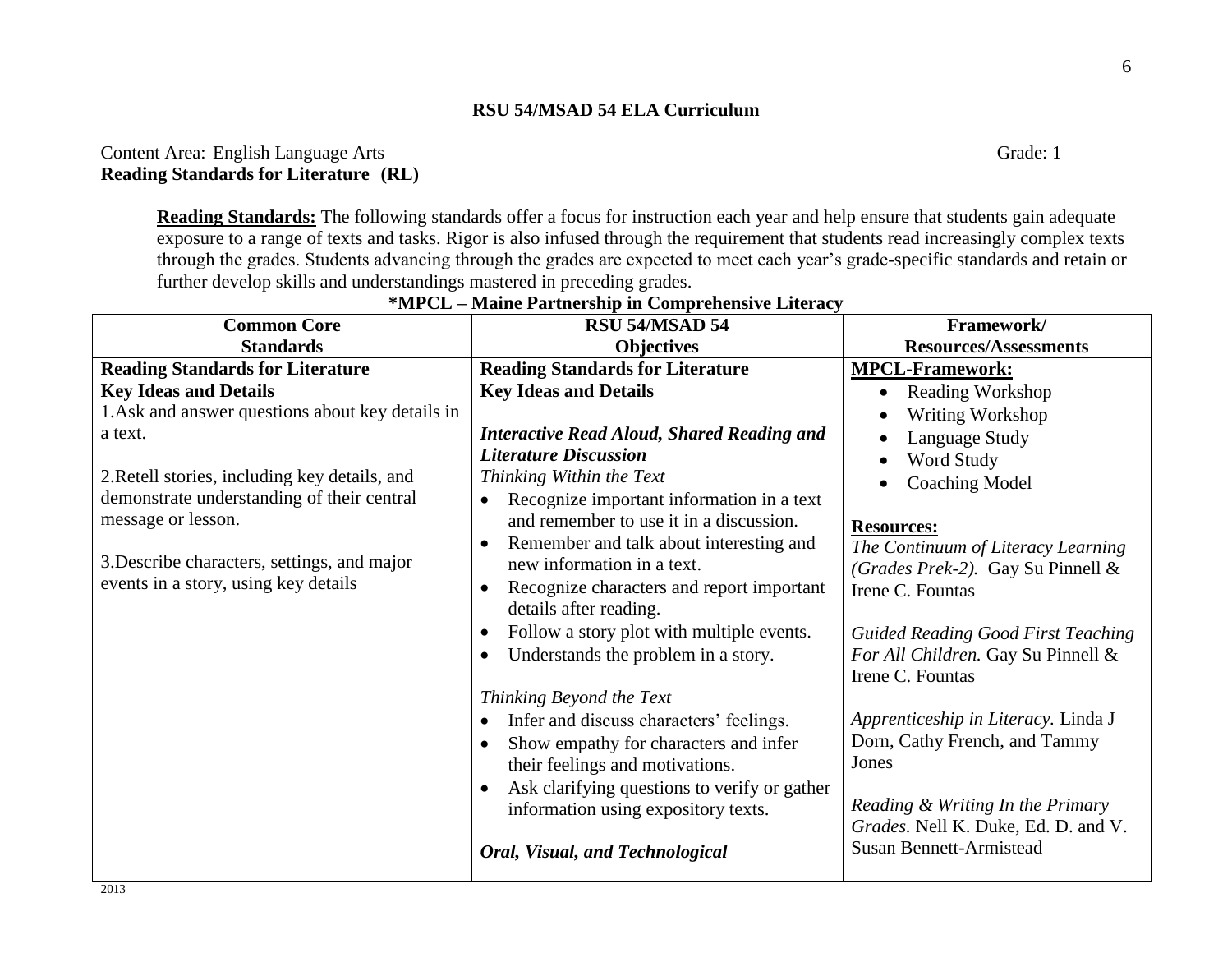|                                                   | <b>Communication</b>                                   | Snapshots. Linda Hoyt.                    |
|---------------------------------------------------|--------------------------------------------------------|-------------------------------------------|
|                                                   | Listens with attention and understanding to            | Teaching for Deep Comprehension.          |
|                                                   | oral reading of stories, poems, and                    | Linda Dorn & Carla Soffos                 |
|                                                   | informational texts.                                   |                                           |
|                                                   | Form clear questions to gain information.<br>$\bullet$ | Teaching For Comprehension in             |
|                                                   | Participate actively in whole-class                    | Reading Grade K-2. Gay Su Pinnell &       |
|                                                   | discussion or with peers as partners, or in            | Patricia L. Scharer                       |
|                                                   | small group.                                           |                                           |
|                                                   | Ask many questions, demonstrating                      | Reading for Meaning. Debbie Miller        |
|                                                   | curiosity.                                             |                                           |
|                                                   |                                                        | <b>Shaping Literate Minds Developing</b>  |
|                                                   | Summarizing                                            | Self-Regulated Learners. Linda Dorn       |
|                                                   | Remember important information.                        |                                           |
|                                                   | Identify important ideas in a text and report          | <b>Assessments:</b>                       |
|                                                   | them in an organized way, either orally or             | Fountas & Pinnell Benchmark               |
|                                                   | in writing.                                            | <b>Assessment System</b>                  |
|                                                   |                                                        |                                           |
| <b>Craft and Structure</b>                        | <b>Craft and Structure</b>                             | <b>MPCL-Framework:</b>                    |
| 4. Identify words and phrases in stories or poems | <b>Interactive Read Aloud, Shared Reading and</b>      | <b>Reading Workshop</b><br>$\bullet$      |
| that suggest feelings or appeal to the senses.    | <b>Literature Discussion</b> (Suggested Reading:       | Writing Workshop                          |
|                                                   | The Continuum of Literacy Learning, Pages 90           | Language Study                            |
| 5. Explain major differences between books that   | $-93)$                                                 | <b>Word Study</b>                         |
| tell stories and books that give information,     |                                                        | <b>Coaching Model</b>                     |
| drawing on a wide reading of a range of text      | Thinking About the Text                                |                                           |
| types.                                            | Notice words that the writer has used to               | <b>Resources:</b>                         |
|                                                   | make the story or content interesting.                 | The Continuum of Literacy Learning        |
| 6. Identify who is telling the story at various   |                                                        | (Grades Prek-2). Gay Su Pinnell &         |
| points in a text.                                 | Genres/Forms                                           | Irene C. Fountas                          |
|                                                   | Short poems, nursery rhymes, songs                     |                                           |
|                                                   | Poems<br>$\bullet$                                     | <b>Guided Reading Good First Teaching</b> |
|                                                   | <b>Traditional folktales</b>                           | For All Children. Gay Su Pinnell &        |
|                                                   | Simple animal Fantasy                                  | Irene C. Fountas                          |
|                                                   | <b>Realistic Fiction</b>                               |                                           |
|                                                   | Factual Texts (ABC books, label books,                 | Apprenticeship in Literacy. Linda J       |
|                                                   | concept books, counting books, simple                  | Dorn, Cathy French, and Tammy             |
|                                                   |                                                        |                                           |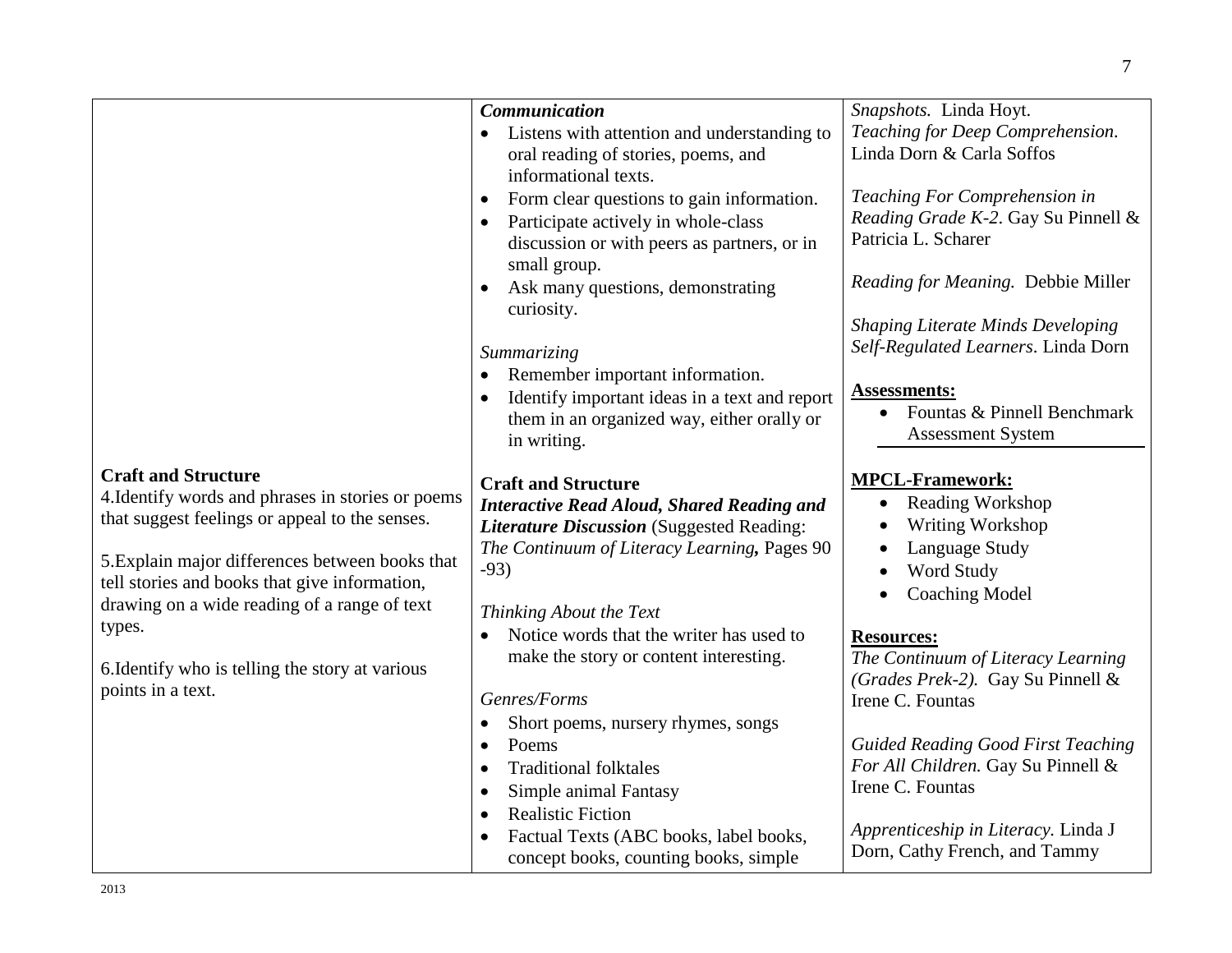|                                                | informational books)<br>Memoir<br>$\bullet$<br><b>Shared and Performance Reading</b><br>Thinking About the Text<br>Notice how the writer has used language or<br>words to make a text interesting or funny.<br><b>Guided Reading</b><br>Process text with simple dialogue and<br>some pronouns, all assigned to speaker.<br>Process text with split dialogue, all<br>assigned to speakers.<br><b>Text Gradient and Instructional Level</b><br><b>Expectations:</b><br>Levels D-J (End of Year Benchmark Grade 1 -<br>J)<br>(Suggested Readings: The Continuum of<br>Literacy Learning (Grades Prek-2). Pages<br>$154 - 169$ | Jones<br>Read It Again!: Revisiting Shared<br>Reading. Brenda Parkes<br>Reading & Writing In the Primary<br>Grades. Nell K. Duke, Ed. D. and V.<br><b>Susan Bennett-Armistead</b><br>Snapshots. Linda Hoyt<br>Teaching for Deep Comprehension<br>Linda Dorn & Carla Soffos<br>Teaching For Comprehension in<br>Reading Grade K-2. Gay Su Pinnell &<br>Patricia L. Scharer<br>Reading for Meaning. Debbie Miller<br><b>Shaping Literate Minds Developing</b><br>Self-Regulated Learners. Linda Dorn<br>Assessments: |
|------------------------------------------------|-----------------------------------------------------------------------------------------------------------------------------------------------------------------------------------------------------------------------------------------------------------------------------------------------------------------------------------------------------------------------------------------------------------------------------------------------------------------------------------------------------------------------------------------------------------------------------------------------------------------------------|--------------------------------------------------------------------------------------------------------------------------------------------------------------------------------------------------------------------------------------------------------------------------------------------------------------------------------------------------------------------------------------------------------------------------------------------------------------------------------------------------------------------|
|                                                |                                                                                                                                                                                                                                                                                                                                                                                                                                                                                                                                                                                                                             | Fountas & Pinnell Benchmark<br><b>Assessment System</b><br>Grade 1 Writing Proficiency<br>Guide                                                                                                                                                                                                                                                                                                                                                                                                                    |
| <b>Integration of Knowledge and Ideas</b>      | <b>Integration of Knowledge and Ideas</b>                                                                                                                                                                                                                                                                                                                                                                                                                                                                                                                                                                                   | <b>MPCL-Framework:</b>                                                                                                                                                                                                                                                                                                                                                                                                                                                                                             |
| 7. Use illustrations and details in a story to | <b>Interactive Read Aloud, Shared Reading and</b>                                                                                                                                                                                                                                                                                                                                                                                                                                                                                                                                                                           | <b>Reading Workshop</b><br>$\bullet$                                                                                                                                                                                                                                                                                                                                                                                                                                                                               |
| describe its characters, setting, or events.   | <b>Literature Discussion</b>                                                                                                                                                                                                                                                                                                                                                                                                                                                                                                                                                                                                | Writing Workshop                                                                                                                                                                                                                                                                                                                                                                                                                                                                                                   |
|                                                |                                                                                                                                                                                                                                                                                                                                                                                                                                                                                                                                                                                                                             | Language Study                                                                                                                                                                                                                                                                                                                                                                                                                                                                                                     |
| 8. (Not applicable to literature)              | Thinking Beyond the Text                                                                                                                                                                                                                                                                                                                                                                                                                                                                                                                                                                                                    | Word Study                                                                                                                                                                                                                                                                                                                                                                                                                                                                                                         |
|                                                | Use details from illustrations to support                                                                                                                                                                                                                                                                                                                                                                                                                                                                                                                                                                                   | <b>Coaching Model</b>                                                                                                                                                                                                                                                                                                                                                                                                                                                                                              |
| 9. Compare and contrast the adventures and     | points made in discussion.                                                                                                                                                                                                                                                                                                                                                                                                                                                                                                                                                                                                  |                                                                                                                                                                                                                                                                                                                                                                                                                                                                                                                    |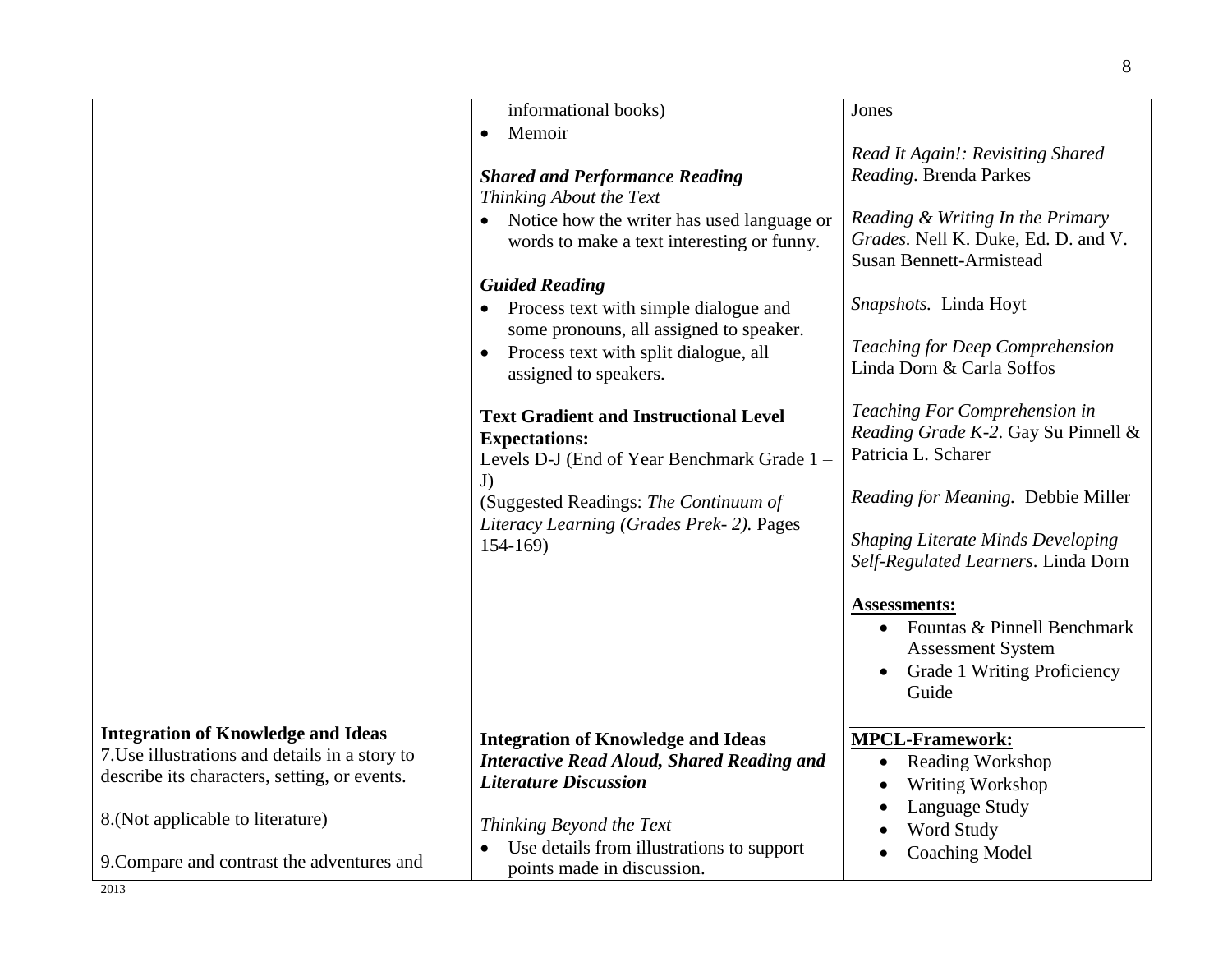9

| experiences of characters in stories. | Interpret illustrations.<br>$\bullet$                                                          |                                                                                 |
|---------------------------------------|------------------------------------------------------------------------------------------------|---------------------------------------------------------------------------------|
|                                       |                                                                                                | <b>Resources:</b>                                                               |
|                                       | <b>Shared and Performance Reading (Suggested)</b><br><b>Reading:</b> The Continuum of Literacy | <b>Guided Reading Good First Teaching</b><br>For All Children. Gay Su Pinnell & |
|                                       | Learning, Pages 92-93)                                                                         | Irene C. Fountas                                                                |
|                                       |                                                                                                |                                                                                 |
|                                       | Thinking Within the Text                                                                       | The Continuum of Literacy Learning                                              |
|                                       | Notice and derive information from                                                             | (Grades Prek-2). Gay Su Pinnell &                                               |
|                                       | pictures.                                                                                      | Irene C. Fountas                                                                |
|                                       |                                                                                                |                                                                                 |
|                                       | Thinking About the Text                                                                        | Apprenticeship in Literacy. Linda J                                             |
|                                       | Compare different versions of the same<br>$\bullet$                                            | Dorn, Cathy French, and Tammy                                                   |
|                                       | story, rhyme or traditional tale.                                                              | Jones                                                                           |
|                                       |                                                                                                | Read It Again!: Revisiting Shared                                               |
|                                       | Oral, Visual, and Technological<br><b>Communication</b>                                        | Reading. Brenda Parkes                                                          |
|                                       | Shared knowledge of story structure by                                                         |                                                                                 |
|                                       | describing setting, characters, events or                                                      | Reading & Writing In the Primary                                                |
|                                       | ending.                                                                                        | Grades. Nell K. Duke, Ed. D. and V.                                             |
|                                       | Retell stories orally and or visually.                                                         | <b>Susan Bennett-Armistead</b>                                                  |
|                                       |                                                                                                |                                                                                 |
|                                       |                                                                                                | Teaching for Deep Comprehension<br>Linda Dorn & Carla Soffos                    |
|                                       |                                                                                                |                                                                                 |
|                                       |                                                                                                | Teaching For Comprehension in                                                   |
|                                       |                                                                                                | Reading Grade K-2. Gay Su Pinnell &                                             |
|                                       |                                                                                                | Patricia L. Scharer                                                             |
|                                       |                                                                                                |                                                                                 |
|                                       |                                                                                                | Reading for Meaning. Debbie Miller                                              |
|                                       |                                                                                                | <b>Shaping Literate Minds Developing</b>                                        |
|                                       |                                                                                                | Self-Regulated Learners. Linda Dorn                                             |
|                                       |                                                                                                |                                                                                 |
|                                       |                                                                                                | <b>Assessments:</b>                                                             |
|                                       |                                                                                                | Fountas & Pinnell Benchmark                                                     |
|                                       |                                                                                                | <b>Assessment System</b>                                                        |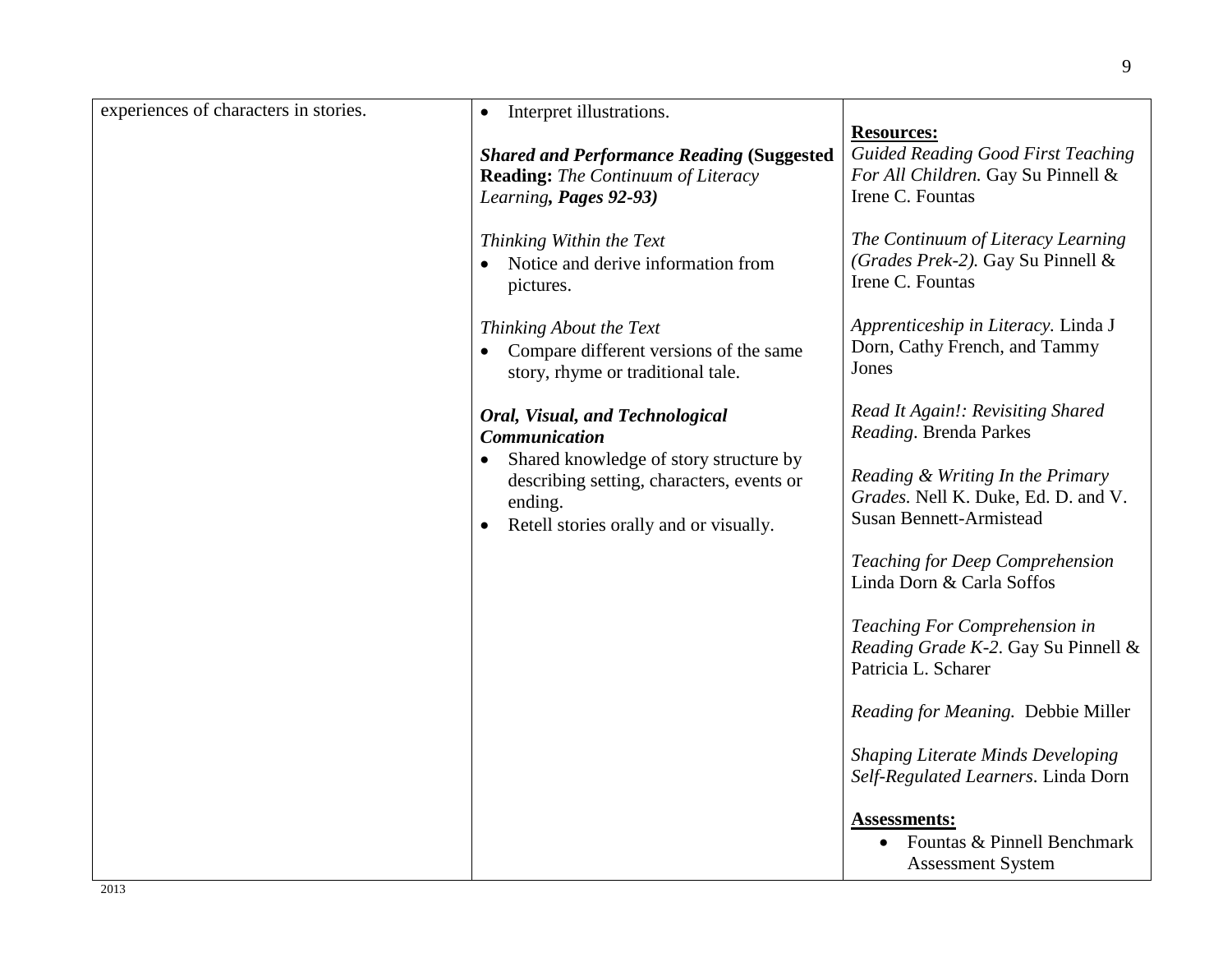| <b>Range of Reading and Level of Text</b>                                                                            |                                                                                                                                                                                                                                                                                                                                                    | <b>Grade 1 Writing Proficiency</b><br>Guide                                                                                                                                                                                                                                                                                                                                                                                                                                                                                                                                                                                                                                                                                                                         |
|----------------------------------------------------------------------------------------------------------------------|----------------------------------------------------------------------------------------------------------------------------------------------------------------------------------------------------------------------------------------------------------------------------------------------------------------------------------------------------|---------------------------------------------------------------------------------------------------------------------------------------------------------------------------------------------------------------------------------------------------------------------------------------------------------------------------------------------------------------------------------------------------------------------------------------------------------------------------------------------------------------------------------------------------------------------------------------------------------------------------------------------------------------------------------------------------------------------------------------------------------------------|
| <b>Complexity</b><br>10. With prompting and support, read prose and<br>poetry of appropriate complexity for grade 1. | <b>Range of Reading and Level of Text</b><br><b>Complexity</b><br><b>Interactive Read-Aloud, Shared Reading, and</b><br><b>Literature Discussion</b><br>Actively engage in group reading of prose<br>$\bullet$<br>and poetry with purpose and<br>understanding.<br>Listen with attention and understanding to<br>oral reading of prose and poetry. | <b>MPCL-Framework:</b><br>• Reading Workshop<br>Writing Workshop<br>Language Study<br>Word Study<br><b>Coaching Model</b><br><b>Resources:</b><br>The Continuum of Literacy Learning<br>(Grades Prek-2). Gay Su Pinnell &<br>Irene C. Fountas<br><b>Guided Reading Good First Teaching</b><br>For All Children. Gay Su Pinnell &<br>Irene C. Fountas<br>Apprenticeship in Literacy. Linda J<br>Dorn, Cathy French, and Tammy<br>Jones<br>Read It Again!: Revisiting Shared<br>Reading. Brenda Parkes<br>Sing A Song of Poetry. Gay Su Pinnell<br>& Irene C. Fountas<br>Reading & Writing In the Primary<br>Grades. Nell K. Duke, Ed. D. and V.<br><b>Susan Bennett-Armistead</b><br><b>Shaping Literate Minds Developing</b><br>Self-Regulated Learners. Linda Dorn |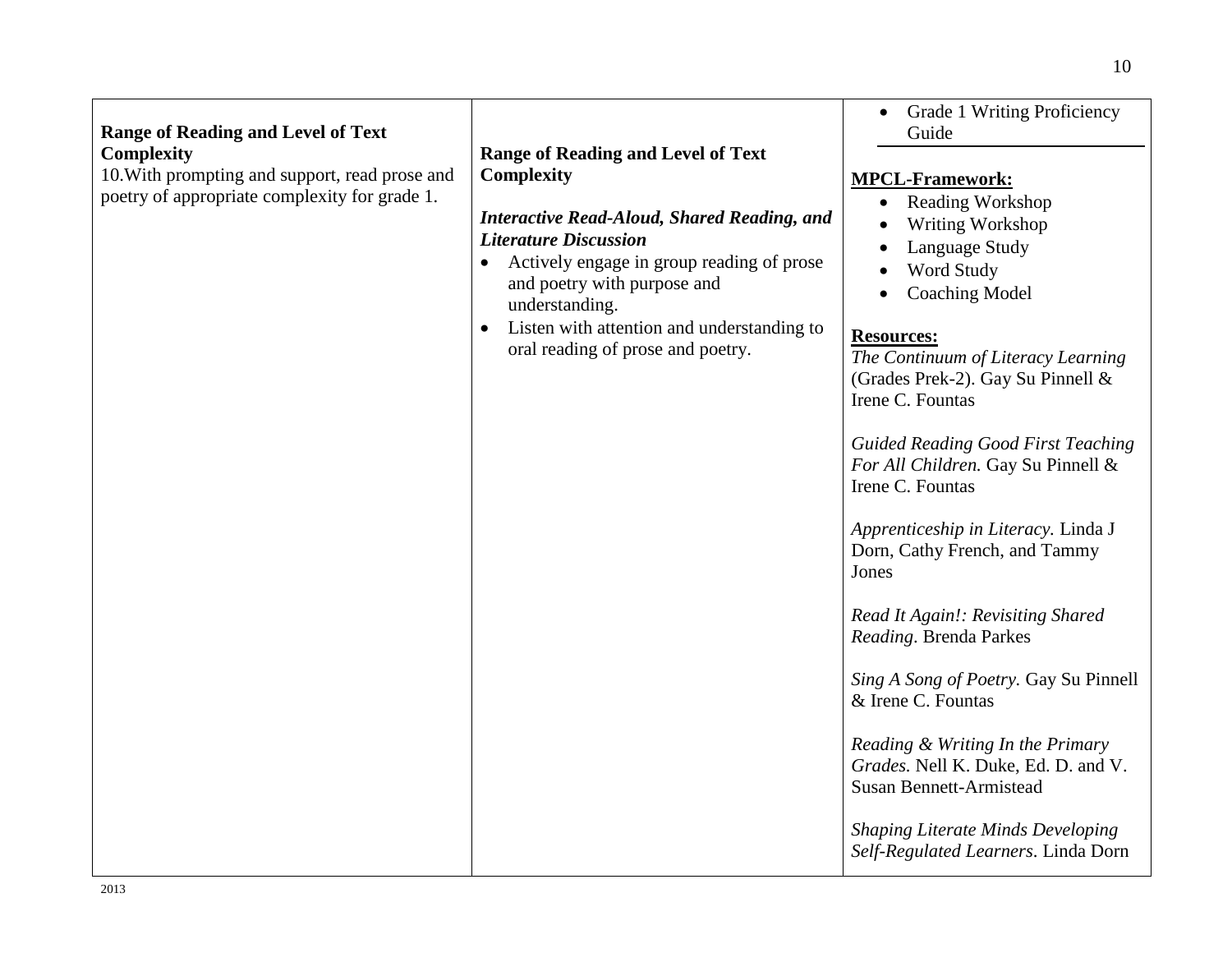| <b>Reading Standards for Informational Text</b><br><b>Key Ideas and Details</b><br>1. Ask and answer questions about key details in<br>a text.<br>2. Identify the main topic and retell key details<br>of a text. | <b>Reading Standards for Informational Text</b><br><b>Key Ideas and Details</b><br><b>Interactive Read Aloud and Literature</b><br><b>Discussion</b><br>Thinking Within the Text<br>Recognize important information in a text<br>$\bullet$<br>and remember to use it in a discussion. | <b>MPCL-Framework:</b><br><b>Reading Workshop</b><br>$\bullet$<br>Writing Workshop<br>Language Study<br>Word Study<br><b>Coaching Model</b><br><b>Resources:</b><br>The Continuum of Literacy Learning |
|-------------------------------------------------------------------------------------------------------------------------------------------------------------------------------------------------------------------|---------------------------------------------------------------------------------------------------------------------------------------------------------------------------------------------------------------------------------------------------------------------------------------|--------------------------------------------------------------------------------------------------------------------------------------------------------------------------------------------------------|
| 3. Describe the connection between two<br>individuals, events, ideas, or pieces of<br>information in a text.                                                                                                      | Talk about interesting and new information<br>in text.                                                                                                                                                                                                                                | (Grades Prek-2). Gay Su Pinnell &<br>Irene C. Fountas                                                                                                                                                  |
|                                                                                                                                                                                                                   | Thinking Beyond the Text<br>Make connections between familiar texts<br>$\bullet$<br>and discuss similarities and differences.                                                                                                                                                         | <b>Guided Reading Good First Teaching</b><br>For All Children. Gay Su Pinnell &<br>Irene C. Fountas                                                                                                    |
|                                                                                                                                                                                                                   | <b>Oral, Visual, and Technological</b><br><b>Communication</b><br>• Listen with attention and understanding to                                                                                                                                                                        | Read It Again!: Revisiting Shared<br>Reading. Brenda Parkes                                                                                                                                            |
|                                                                                                                                                                                                                   | oral reading of stories, poems, and<br>informational texts.<br>Form clear questions to gain information.                                                                                                                                                                              | Reading & Writing Informational Text<br>in the Primary Grades. Nell K. Duke                                                                                                                            |
|                                                                                                                                                                                                                   | Participate actively in whole-class<br>discussion or with peers as partners, or in<br>small group.                                                                                                                                                                                    | Nonfiction in Focus. Janice V. Kristo<br>and Rosemary Bamford                                                                                                                                          |
|                                                                                                                                                                                                                   | Ask many questions, demonstrating<br>curiosity.                                                                                                                                                                                                                                       | Teaching for Deep Comprehension<br>Linda Dorn & Carla Soffos                                                                                                                                           |
|                                                                                                                                                                                                                   | <b>Guided Reading</b><br>Remember important information.<br>$\bullet$<br>Identify important ideas in a text and report<br>$\bullet$                                                                                                                                                   | Teaching For Comprehension in<br>Reading Grade K-2. Gay Su Pinnell &<br>Patricia L. Scharer                                                                                                            |
|                                                                                                                                                                                                                   | them in an organized way, either orally or<br>in writing.<br>Make connections between the texts that                                                                                                                                                                                  | Nonfiction in Focus. Janice V. Kristo<br>and Rosemary Bamford                                                                                                                                          |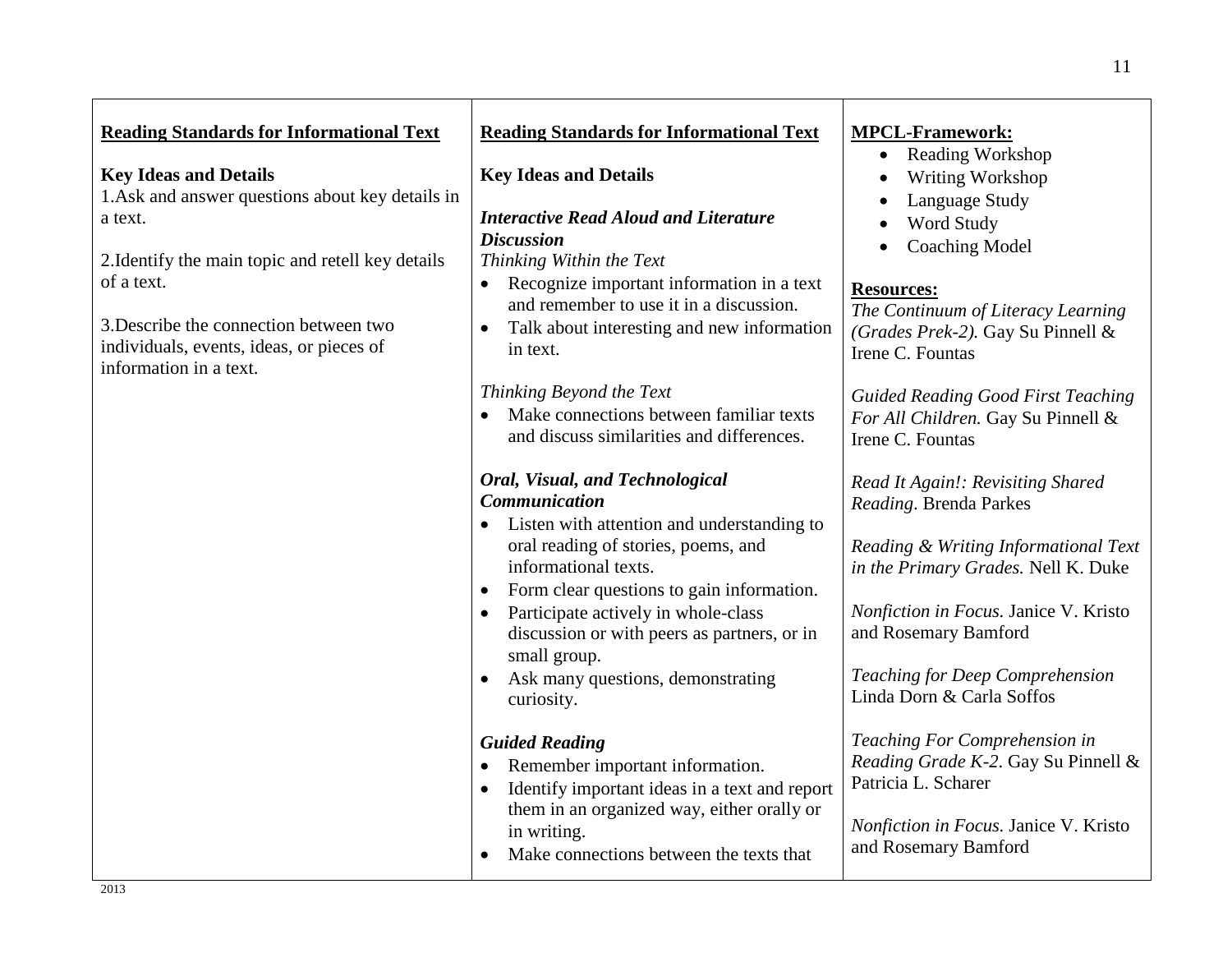|                                                                                                                                                                                                                                                                                                   | have been read or heard.                                                                                                                                                                                                                                                                                 | <b>Shaping Literate Minds Developing</b><br>Self-Regulated Learners. Linda Dorn                                                                                                                                         |
|---------------------------------------------------------------------------------------------------------------------------------------------------------------------------------------------------------------------------------------------------------------------------------------------------|----------------------------------------------------------------------------------------------------------------------------------------------------------------------------------------------------------------------------------------------------------------------------------------------------------|-------------------------------------------------------------------------------------------------------------------------------------------------------------------------------------------------------------------------|
|                                                                                                                                                                                                                                                                                                   | <b>Text Gradient and Instructional Level</b><br><b>Expectations:</b><br>D- J Level (End of Year Benchmark Grade 1 -<br>J)<br>(Suggested Readings: The Continuum of<br>Literacy Learning (Grades Prek-2). Pages                                                                                           | <b>Assessments:</b><br>Fountas & Pinnell Benchmark<br><b>Assessment System</b><br>Grade 1 Writing Proficiency<br>Guide                                                                                                  |
| <b>Craft and Structure</b><br>4. Ask and answer questions to help determine<br>or clarify the meaning of words and phrases in a<br>text.<br>5. Know and use various text features (e.g.,<br>headings, tables of contents, glossaries,                                                             | $139-169$<br><b>Craft and Structure</b><br><b>Interactive Read Aloud and Literature</b><br><b>Discussion</b> (Suggested Readings: Nonfiction in<br>Focus. Pages 53-56)<br>Acquire understanding of new words from<br>content.                                                                            | <b>MPCL-Framework:</b><br><b>Reading Workshop</b><br>٠<br>Writing Workshop<br>Language Study<br>Word Study<br><b>Coaching Model</b>                                                                                     |
| electronic menus, icons) to locate key facts or<br>information in a text.<br>6. Distinguish between information provided by<br>pictures or other illustrations and information<br>provided by the words in a text<br>7. Use the illustrations and details in a text to<br>describe its key ideas. | Use new words in discussion of text.<br>$\bullet$<br>Acquire new vocabulary from listening and<br>$\bullet$<br>use it in discussion.<br>Notice and derive information from<br>$\bullet$<br>pictures.<br>Use details from illustrations to support<br>points made in a discussion.                        | <b>Resources:</b><br>The Continuum of Literacy Learning<br>(Grades Prek-2). Gay Su Pinnell &<br>Irene C. Fountas<br><b>Guided Reading Good First Teaching</b><br>For All Children. Gay Su Pinnell &<br>Irene C. Fountas |
| 8. Identify the reasons an author gives to support<br>points in a text.                                                                                                                                                                                                                           | Thinking Beyond the Text<br>Give reasons to support thinking.<br><b>Guided Reading</b><br>Thinking Within the Text<br>Notice and use graphics such as labels and<br>$\bullet$<br>captions for pictures and simple diagrams.<br>Use simple readers' tools (table of<br>Contents, index, glossary) to find | Read It Again!: Revisiting Shared<br>Reading. Brenda Parkes<br>Nonfiction in Focus. Janice V. Kristo<br>and Rosemary Bamford<br><b>Making It Real: Strategies for Success</b><br>with Informational Texts. Linda Hoyt   |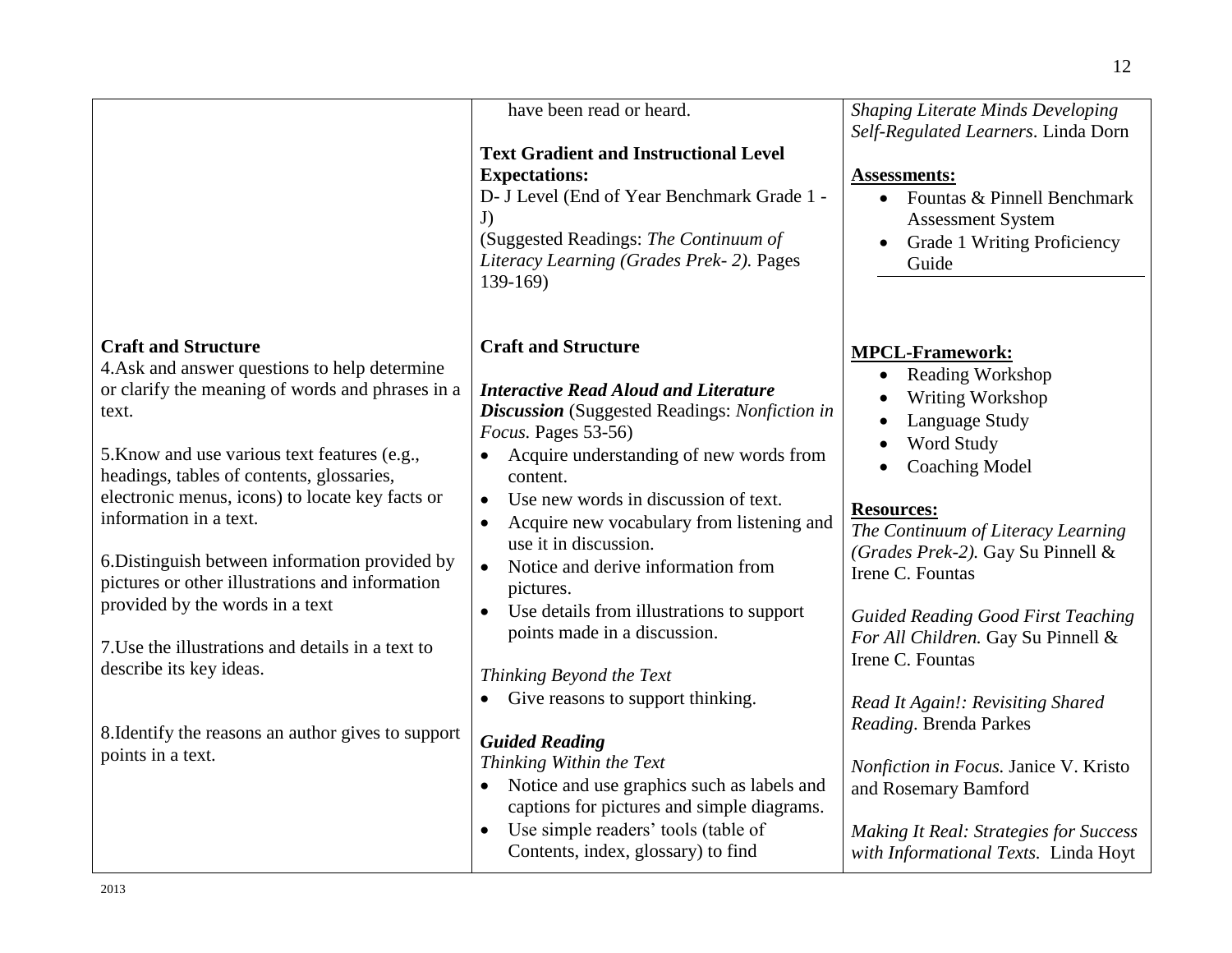|                                                                                                                                                                                                 | information in texts.<br>Thinking Beyond the Text<br>Notice details from illustrations to support<br>points made in discussion.                                                   | Reading & Writing Informational Text<br>In the Primary Grades. Nell K. Duke,<br>Ed. D. and V. Susan Bennett-<br>Armistead<br>Teaching for Deep Comprehension           |
|-------------------------------------------------------------------------------------------------------------------------------------------------------------------------------------------------|-----------------------------------------------------------------------------------------------------------------------------------------------------------------------------------|------------------------------------------------------------------------------------------------------------------------------------------------------------------------|
|                                                                                                                                                                                                 |                                                                                                                                                                                   | Linda Dorn & Carla Soffos<br>Teaching For Comprehension in<br>Reading Grade K-2. Gay Su Pinnell &<br>Patricia L. Scharer<br><b>Shaping Literate Minds Developing</b>   |
|                                                                                                                                                                                                 |                                                                                                                                                                                   | Self Regulated Learners. Linda Dorn<br><b>Assessments:</b><br>• Fountas & Pinnell Benchmark<br><b>Assessment System</b><br><b>Grade 1 Writing Proficiency</b><br>Guide |
| <b>Integration of Knowledge and Ideas</b><br>9. Identify basic similarities in and differences<br>between two texts on the same topic (e.g., in<br>illustrations, descriptions, or procedures). | <b>Integration of Knowledge and Ideas</b><br><b>Guided Reading</b><br>Thinking Beyond the Text<br>Make connections between texts and other<br>texts that have been read or heard. | <b>MPCL-Framework:</b><br>Reading Workshop<br>$\bullet$<br>Writing Workshop<br>Language Study<br>Word Study<br><b>Coaching Model</b>                                   |
|                                                                                                                                                                                                 |                                                                                                                                                                                   | <b>Resources:</b><br>The Continuum of Literacy Learning<br>(Grades Prek-2). Gay Su Pinnell &<br>Irene C. Fountas                                                       |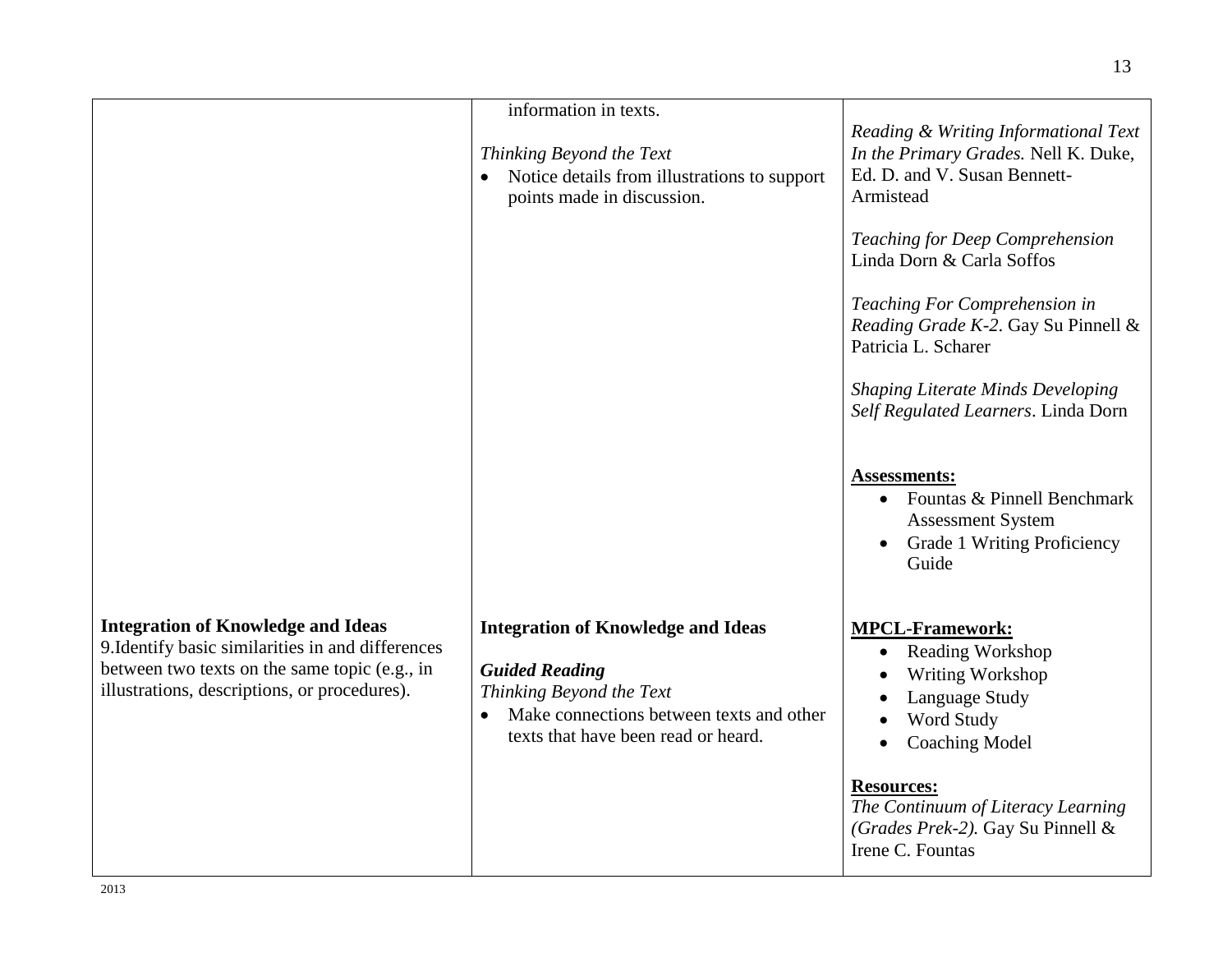|                                                                                                                                                                     |                                                                                                                                                                                                | <b>Guided Reading Good First Teaching</b><br>For All Children. Gay Su Pinnell &<br>Irene C. Fountas<br>Read It Again!: Revisiting Shared<br>Reading. Brenda Parkes |
|---------------------------------------------------------------------------------------------------------------------------------------------------------------------|------------------------------------------------------------------------------------------------------------------------------------------------------------------------------------------------|--------------------------------------------------------------------------------------------------------------------------------------------------------------------|
|                                                                                                                                                                     |                                                                                                                                                                                                | Reading & Writing Informational Text<br>in the Primary Grades. Nell K. Duke                                                                                        |
|                                                                                                                                                                     |                                                                                                                                                                                                | Nonfiction in Focus. Janice V. Kristo<br>and Rosemary Bamford                                                                                                      |
|                                                                                                                                                                     |                                                                                                                                                                                                | Teaching for Deep Comprehension<br>Linda Dorn & Carla Soffos                                                                                                       |
|                                                                                                                                                                     |                                                                                                                                                                                                | Teaching For Comprehension in<br>Reading Grade K-2. Gay Su Pinnell &<br>Patricia L. Scharer                                                                        |
|                                                                                                                                                                     |                                                                                                                                                                                                | <b>Shaping Literate Minds Developing</b><br>Self Regulated Learners. Linda Dorn                                                                                    |
|                                                                                                                                                                     |                                                                                                                                                                                                | <b>Assessments:</b><br>Fountas & Pinnell Benchmark<br>$\bullet$<br><b>Assessment System</b><br>Grade 1 Writing Proficiency<br>Guide                                |
| <b>Range of Reading and Level of Text</b><br><b>Complexity</b><br>10. With prompting and support, read<br>informational texts appropriately complex for<br>grade 1. | <b>Range of Reading and Level of Text</b><br><b>Complexity</b><br><b>Interactive Read Aloud and Literature</b><br><b>Discussion</b><br>Read factual texts including informational<br>$\bullet$ | <b>MPCL-Framework:</b><br><b>Reading Workshop</b><br>$\bullet$<br>Writing Workshop<br>Language Study<br>Word Study                                                 |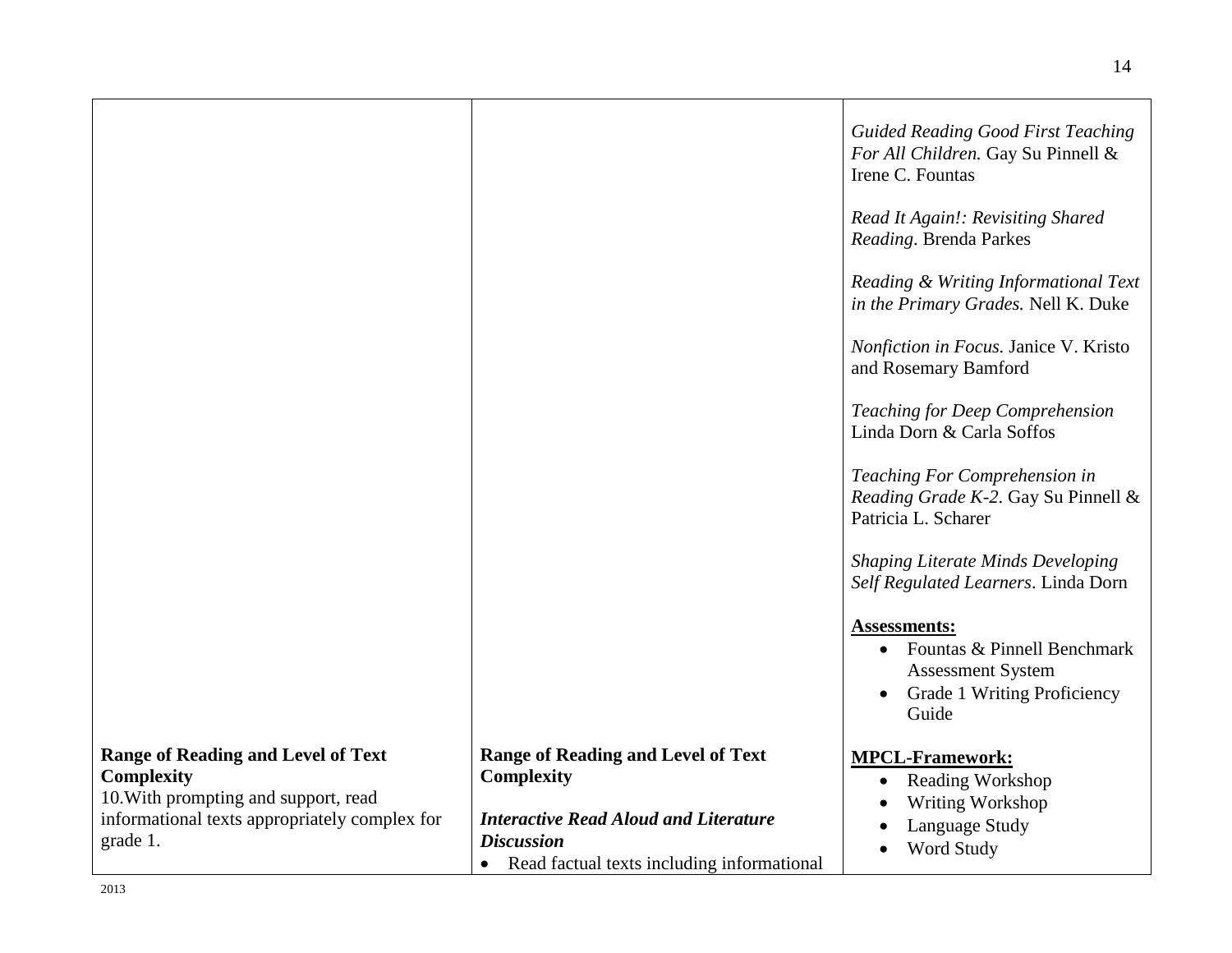| texts.                                                                                                                                                                                                                                               | <b>Coaching Model</b>                                                                                                                                                                                                                                                                                                                                                                                                                                                                                              |
|------------------------------------------------------------------------------------------------------------------------------------------------------------------------------------------------------------------------------------------------------|--------------------------------------------------------------------------------------------------------------------------------------------------------------------------------------------------------------------------------------------------------------------------------------------------------------------------------------------------------------------------------------------------------------------------------------------------------------------------------------------------------------------|
| <b>Guided Reading</b><br><b>Text Gradient and Instructional Level</b><br><b>Expectations:</b><br>Levels D-J (End of Year Benchmark Grade 1 -<br>J)<br>(Suggested Readings: The Continuum of<br>Literacy Learning (Grades Prek-2). Pages<br>$154-169$ | <b>Resources:</b><br>The Continuum of Literacy Learning<br>(Grades Prek-2). Gay Su Pinnell &<br>Irene C. Fountas<br>Reading & Writing Informational Text<br>in the Primary Grades. Nell K. Duke<br>Nonfiction in Focus. Janice V. Kristo<br>and Rosemary Bamford<br>Teaching for Deep Comprehension<br>Linda Dorn & Carla Soffos<br>Teaching For Comprehension in<br>Reading Grade K-2. Gay Su Pinnell &<br>Patricia L. Scharer<br><b>Shaping Literate Minds Developing</b><br>Self Regulated Learners. Linda Dorn |
|                                                                                                                                                                                                                                                      | <b>Assessments:</b><br>Fountas & Pinnell Benchmark<br><b>Assessment System</b><br>Grade 1 Writing Proficiency<br>Guide                                                                                                                                                                                                                                                                                                                                                                                             |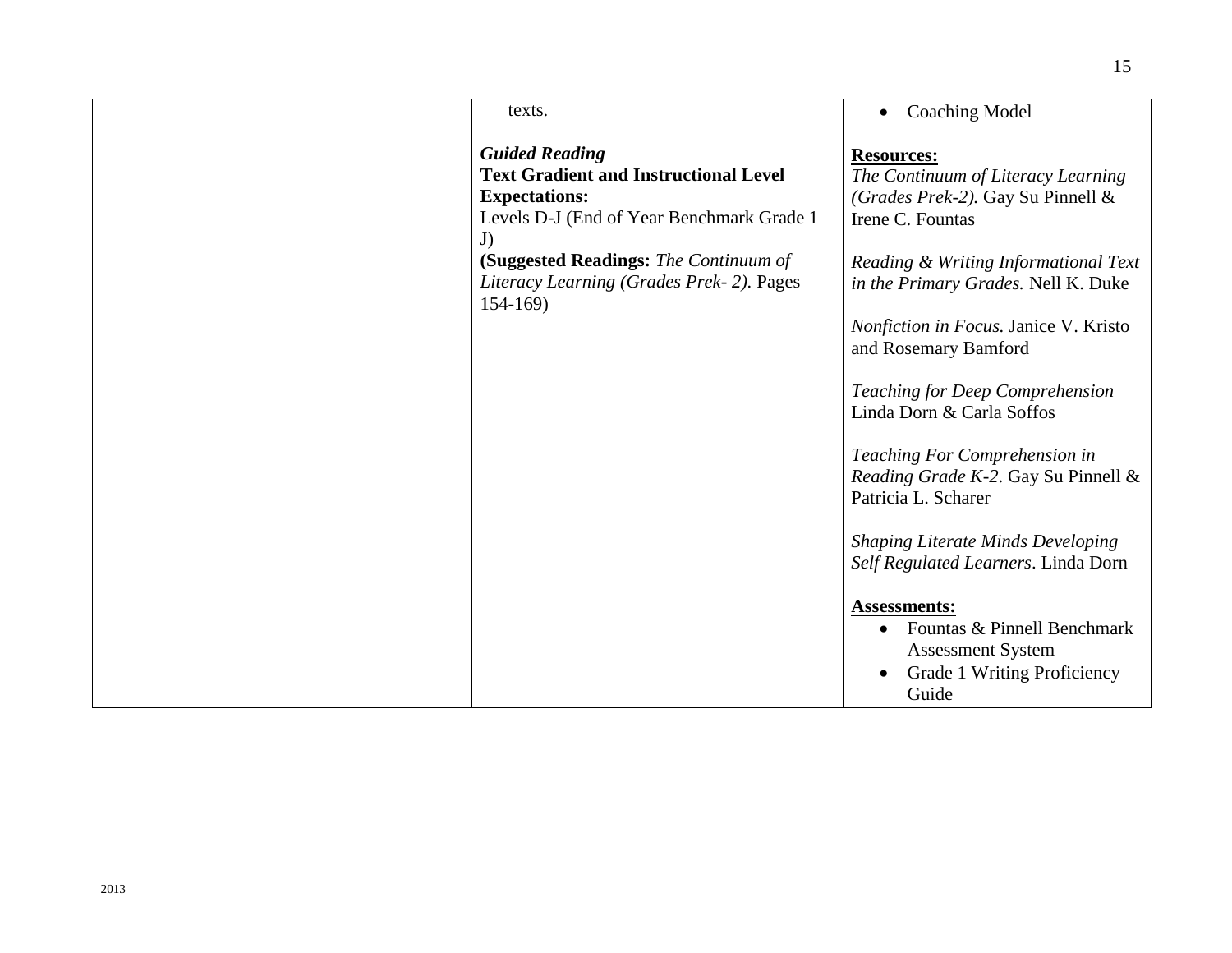**Writing Standards:** The following standards for K-5 offer a focus for instruction each year to help ensure that students gain adequate mastery of a range of skills and applications. Each year in their writing, students should demonstrate increasing sophistication in all aspects of language use, from vocabulary and syntax to the development and organization of ideas, and they should address increasingly demanding content and sources. Students advancing through the grades are expected to meet each year's grade-specific standards and retain or further develop skills and understanding mastered in preceding grades. The expected growth in student writing ability is reflected both in the standards themselves and in the collection of annotated student writing samples in Appendix C.

| <b>Common Core</b>                                                                                                                                                                                                                                                                                                          | RSU 54/MSAD 54                                                                                                                                                                                                                                                                                | Framework/                                                                                                                                                                                                                                         |
|-----------------------------------------------------------------------------------------------------------------------------------------------------------------------------------------------------------------------------------------------------------------------------------------------------------------------------|-----------------------------------------------------------------------------------------------------------------------------------------------------------------------------------------------------------------------------------------------------------------------------------------------|----------------------------------------------------------------------------------------------------------------------------------------------------------------------------------------------------------------------------------------------------|
| <b>Standards</b>                                                                                                                                                                                                                                                                                                            | <b>Objectives</b>                                                                                                                                                                                                                                                                             | <b>Resources/Assessments</b>                                                                                                                                                                                                                       |
| <b>Text Types and Purposes</b><br>1. Write opinion pieces in which they introduce<br>the topic or name the book they are writing<br>about, state an opinion, supply a reason for the<br>opinion, and provide some sense of closure.<br>2. Write informative/explanatory texts in which                                      | <b>Text Types and Purposes</b><br><b>Writing About Reading (Suggested Reading:</b><br>The Continuum of Literacy Learning, Pages<br>94-97)<br>Thinking About the Text<br>Express opinions about a story or a poem.                                                                             | <b>MPCL-Framework:</b><br><b>Reading Workshop</b><br>Writing Workshop<br>Language Study<br>Word Study<br><b>Coaching Model</b>                                                                                                                     |
| they name a topic, supply some facts about the<br>topic, and provide some sense of closure.<br>3. Write narratives in which they recount two or<br>more appropriately sequenced events, include<br>some details regarding what happened, use<br>temporal words to signal event order, and<br>provide some sense of closure. | <b>Writing</b><br>Informational<br>Write books and short pieces of writing<br>$\bullet$<br>that are enjoyable to read and at the same<br>time give information to readers about a<br>topic.<br>Narrative<br>Write an engaging beginning and an<br>ending that provides some sense of closure. | <b>Resources:</b><br>The Continuum of Literacy Learning<br>(Grades Prek-2) Gay Su Pinnell &<br>Irene C. Fountas<br>Units of Study for Primary Writing: a<br>Yearlong Curriculum. Lucy Calkins &<br>Leah Mermelstein<br>Interactive Writing. Andrea |
| 0.012                                                                                                                                                                                                                                                                                                                       | Provide some descriptive details to make<br>$\bullet$<br>the story interesting.<br>Tell events in the order that they occurred                                                                                                                                                                | McCarrier, Gay Su Pinnell & Irene C.<br>Fountas<br>Scaffolding Young Writers. Dorn &                                                                                                                                                               |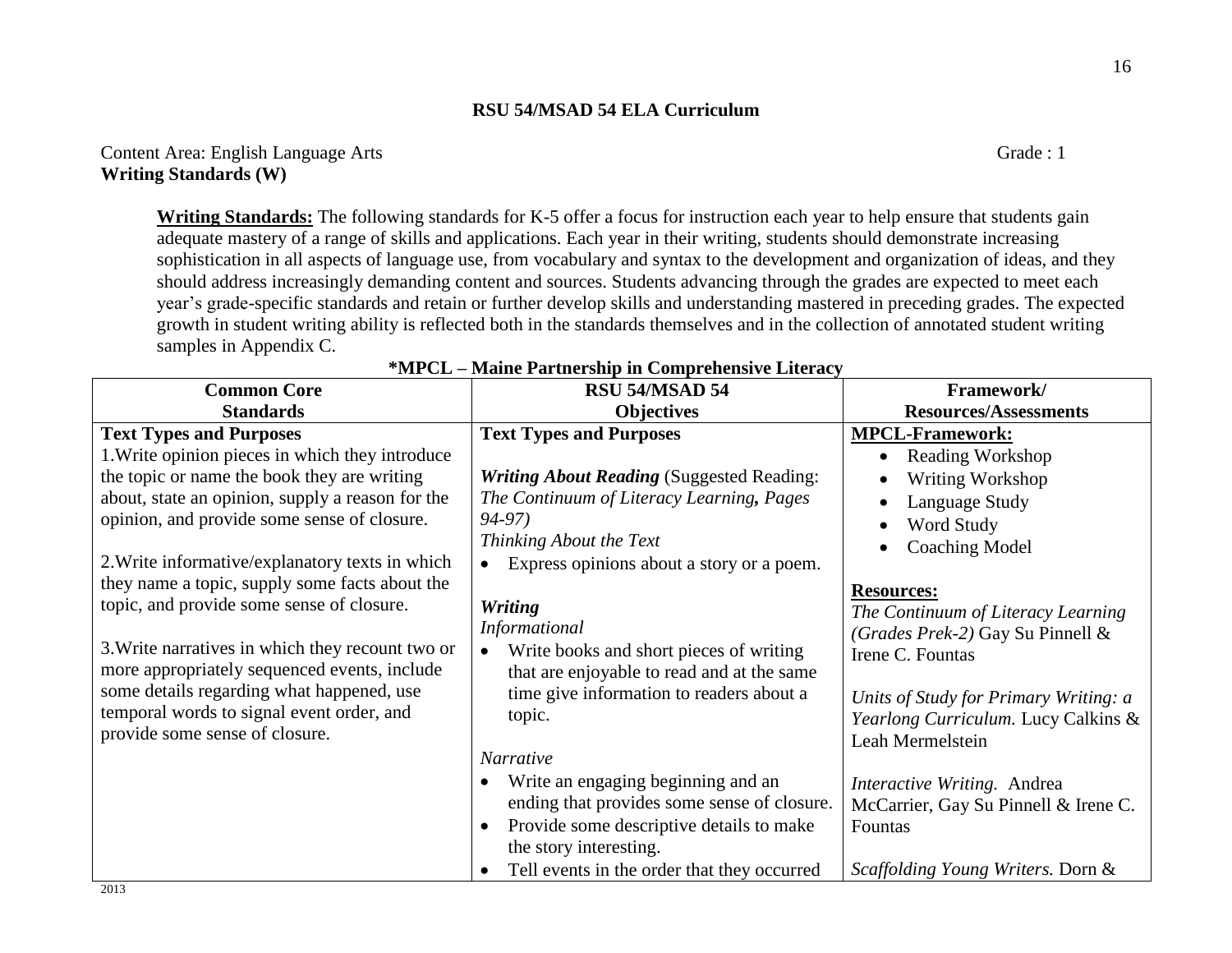| in personal narratives. | Soffos                                                                                                                              |
|-------------------------|-------------------------------------------------------------------------------------------------------------------------------------|
|                         | Read It Again!: Revisiting Shared<br>Reading. Brenda Parkes                                                                         |
|                         | Reading & Writing Informational Text<br>in the Primary Grades. Nell K. Duke                                                         |
|                         | Nonfiction in Focus. Janice V. Kristo<br>and Rosemary Bamford                                                                       |
|                         | Shaping Literate Minds. Dorn &<br><b>Soffos</b>                                                                                     |
|                         | Craft Lessons. Ralph Fletcher & Joann<br>Portalupi                                                                                  |
|                         | Writing Workshop. Ralph Fletcher &<br>Joann Portalupi                                                                               |
|                         | Snapshots. Linda Hoyt                                                                                                               |
|                         | About the Authors. Katie Wood Ray<br>with Lisa B. Cleaveland                                                                        |
|                         | Creating Young Writers. Vicki<br>Spandel                                                                                            |
|                         | First Grade Writers. Stephanie<br>Parsons                                                                                           |
|                         | <b>Assessments:</b><br>Fountas & Pinnell Benchmark<br>$\bullet$<br><b>Assessment System</b><br>Grade 1 Writing Proficiency<br>Guide |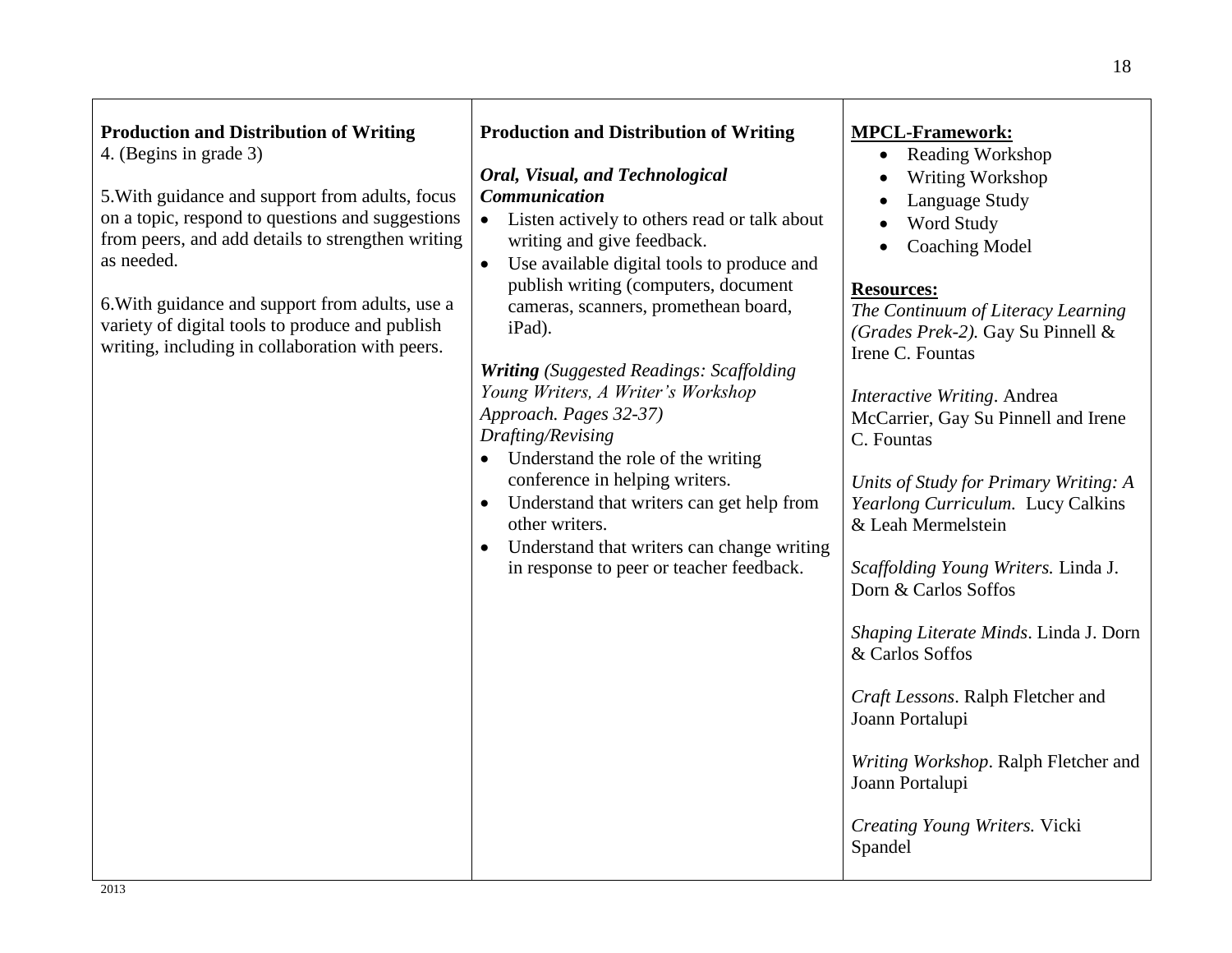|                                                  |                                                        | About the Authors. Katie Wood Ray     |
|--------------------------------------------------|--------------------------------------------------------|---------------------------------------|
|                                                  |                                                        | with Lisa B. Cleaveland               |
|                                                  |                                                        |                                       |
|                                                  |                                                        | Snapshots. Linda Hoyt                 |
|                                                  |                                                        |                                       |
|                                                  |                                                        |                                       |
|                                                  |                                                        | First Grade Writers. Stephanie        |
|                                                  |                                                        | Parsons                               |
|                                                  |                                                        |                                       |
| <b>Research to Build and Present Knowledge</b>   | <b>Research to Build and Present Knowledge</b>         | <b>MPCL-Framework:</b>                |
| 7. Participate in shared research and writing    |                                                        | <b>Reading Workshop</b>               |
| projects (e.g., explore a number of "how-to"     | <b>Writing</b>                                         | Writing Workshop                      |
| books on a given topic and use them to write a   | With prompting and support                             | Language Study                        |
| sequence of instructions).                       | Functional                                             | Word Study                            |
|                                                  | Understand procedural writing (how-to) as<br>$\bullet$ |                                       |
| 8. With guidance and support from adults, recall | a list of sequential directions for how to do          | <b>Coaching Model</b>                 |
|                                                  |                                                        |                                       |
| information from provided sources to answer a    | something and lists of what is needed.                 | <b>Resources:</b>                     |
| question.                                        |                                                        | The Continuum of Literacy Learning    |
|                                                  | Oral Language                                          | (Grades Prek-2) Gay Su Pinnell &      |
| 9. (Begins in grade 4)                           | Generate and expand ideas through talk<br>$\bullet$    | Irene C. Fountas                      |
|                                                  | with peers and teacher.                                |                                       |
|                                                  |                                                        |                                       |
|                                                  | Gather information for writing.<br>$\bullet$           | Units of Study for Primary Writing: A |
|                                                  | Tell about experiences or topics the way<br>$\bullet$  | Yearlong Curriculum. Lucy Calkins     |
|                                                  | one would talk about them to others.                   | & Leah Mermelstein                    |
|                                                  | Access information from provided sources<br>$\bullet$  |                                       |
|                                                  | to answer a question.                                  | Nonfiction Craft Lessons. Joann       |
|                                                  |                                                        | Portalupi and Ralph Fletcher          |
|                                                  |                                                        |                                       |
|                                                  |                                                        |                                       |
|                                                  |                                                        | Nonfiction Mentor Texts: Lynne R.     |
|                                                  |                                                        | Dorman and Rose Cappelli              |
|                                                  |                                                        |                                       |
|                                                  |                                                        | Mentor Texts. Lynne R. Dorfman and    |
|                                                  |                                                        | Rose Cappelli                         |
|                                                  |                                                        |                                       |
|                                                  |                                                        | <b>Assessments:</b>                   |
|                                                  |                                                        | Fountas & Pinnell Benchmark           |
|                                                  |                                                        | <b>Assessment System</b>              |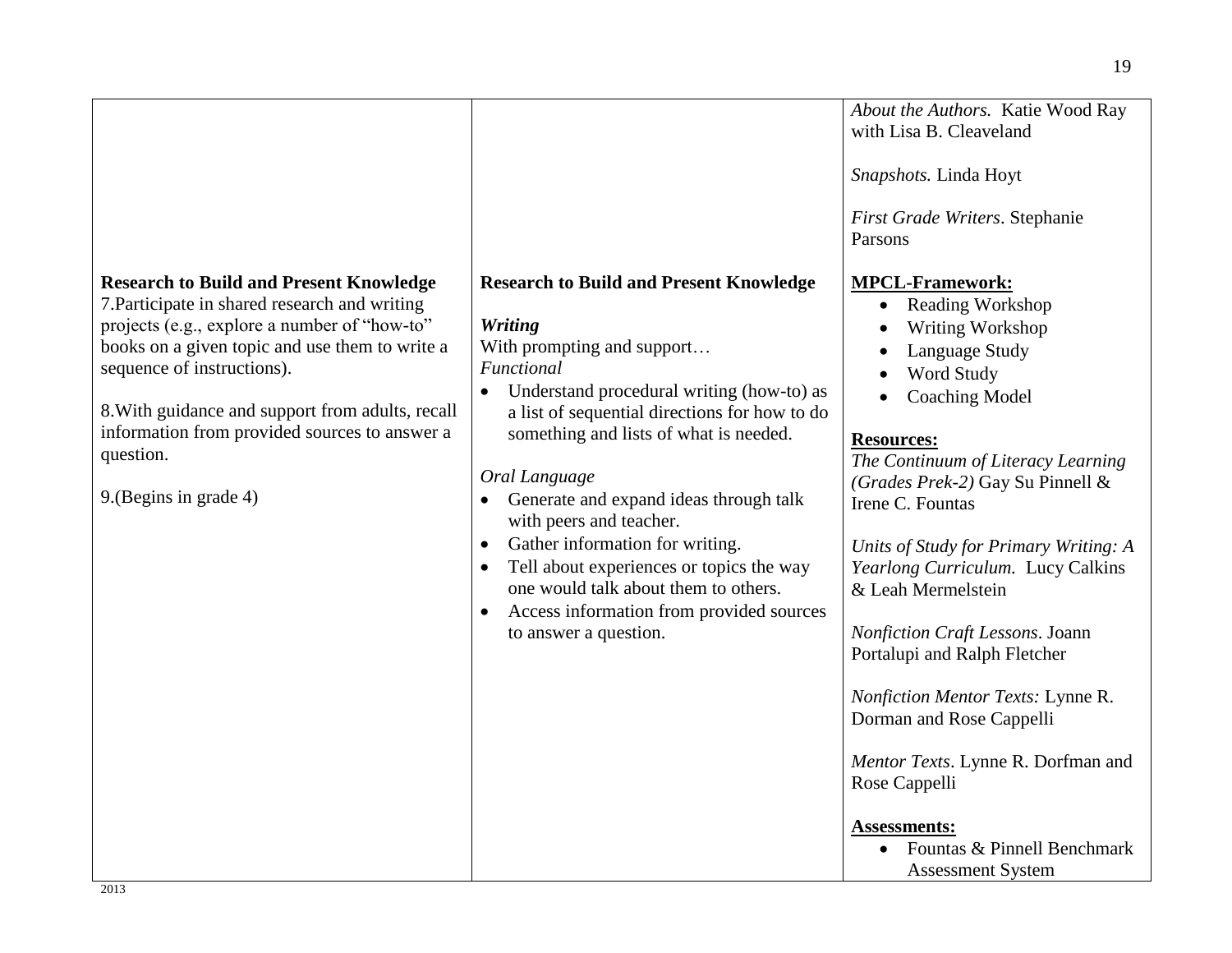|                         |  | • Grade 1 Writing Proficiency<br>Guide |
|-------------------------|--|----------------------------------------|
| <b>Range of Writing</b> |  |                                        |
| 10. (Begins in grade 3) |  |                                        |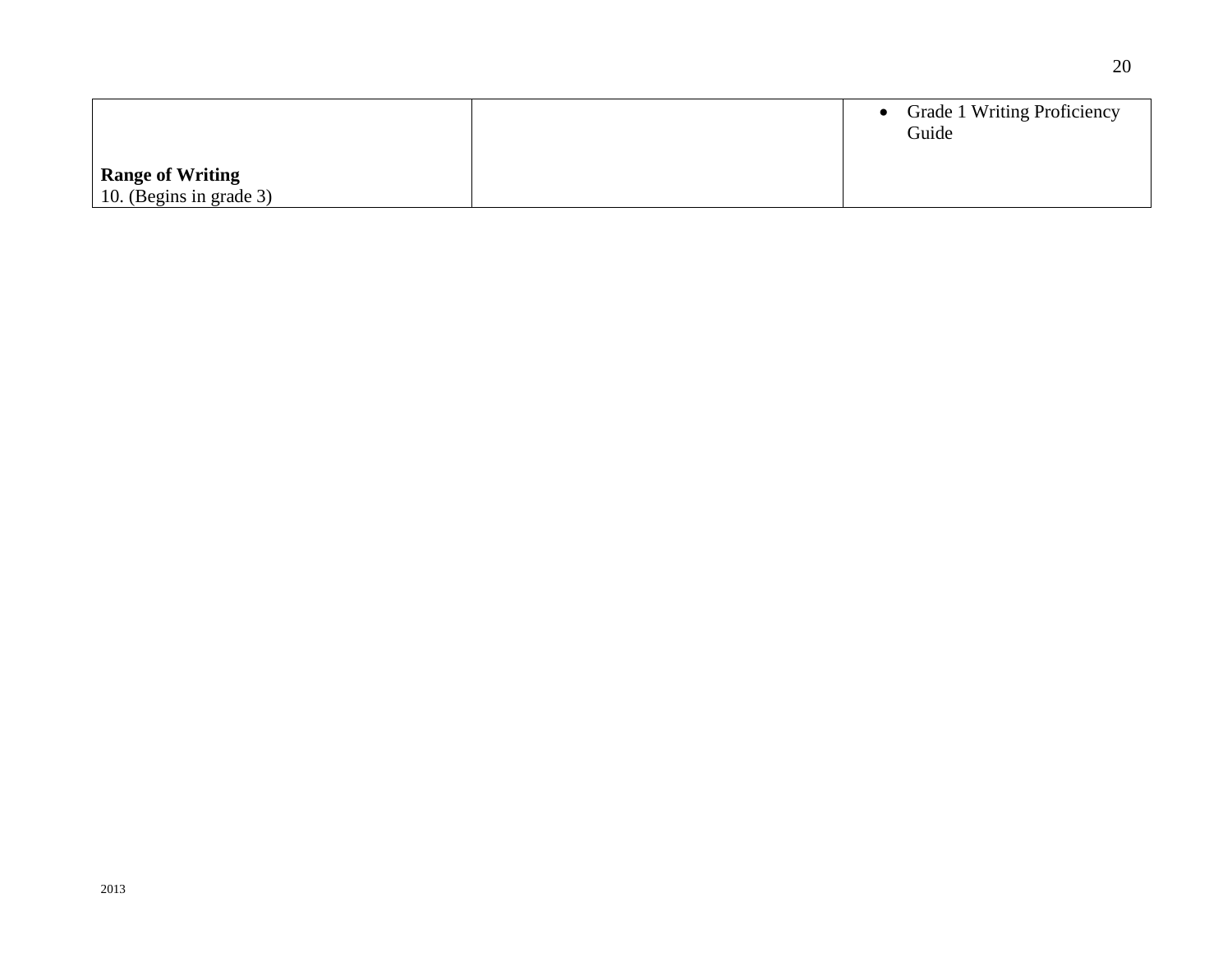# Content Area: English Language Arts Grade: 1 **Speaking and Listening Standards (SL)**

**Speaking and Listening Standards:** The following standards for K-5 offer a focus for instruction each year to help ensure that students gain adequate mastery of a range of skills and applications. Students advancing through the grades are expected to meet each year's grade-specific standards and retain or further develop skills and understandings mastered in preceding grades.

| <b>Common Core</b>                                                                         | RSU 54/MSAD 54                                         | Framework/                            |
|--------------------------------------------------------------------------------------------|--------------------------------------------------------|---------------------------------------|
| <b>Standards</b>                                                                           | <b>Objectives</b>                                      | <b>Resources/Assessments</b>          |
| <b>Comprehension and Collaboration</b>                                                     | <b>Comprehension and Collaboration</b>                 | <b>MPCL-Framework:</b>                |
| 1. Participate in collaborative conversions with                                           |                                                        | Reading Workshop                      |
| diverse partners about grade 1 topics and texts                                            | Oral, Visual, and Technological                        | Writing Workshop                      |
| with peers and adults in small or larger groups.                                           | <b>Communication</b>                                   | Language Study                        |
|                                                                                            | Social Interaction/Oral Language                       | Word Study                            |
| a. Follow agreed-upon rules for discussions                                                | Speak clearly enough to be understood in<br>$\bullet$  | <b>Coaching Model</b>                 |
| (e.g., listening to others with care, speaking one                                         | conversation.                                          |                                       |
| at a time about the topics and texts under                                                 | Enter a conversation appropriately.<br>$\bullet$       | <b>Resources:</b>                     |
| discussion).                                                                               | Engage in turn-taking of conversation.<br>$\bullet$    | The Continuum of Literacy Learning    |
|                                                                                            | Sustain a conversation with a variety of<br>$\bullet$  | (Grades Prek-2) Gay Su Pinnell &      |
| b. Build on others' talk in conversations by                                               | audiences, including peers, teacher, and               | Irene C. Fountas                      |
| responding to the comments of others through                                               | family.                                                |                                       |
| multiple exchanges.                                                                        | Participate actively in whole-class<br>$\bullet$       | Interactive Writing. Andrea           |
|                                                                                            | discussion or with partners, or in a small             | McCarrier, Gay Su Pinnell and Irene   |
| c. Ask questions to clear up any confusion about<br>the topics and texts under discussion. | group.                                                 | C. Fountas                            |
|                                                                                            | Use grade level-appropriate specific                   |                                       |
|                                                                                            | vocabulary when talking about texts (title,            | An Observation Survey of Early        |
| 2. Ask and answer questions about key details in                                           | author).                                               | Literacy Achievement. Marie M. Clay   |
| a text read aloud or information presented orally<br>or through other media.               | Listen with attention and understanding to             |                                       |
|                                                                                            | oral reading of stories, poems and                     | Shaping Literate Minds. Linda J. Dorn |
|                                                                                            | informational texts.                                   | and Carlos Soffos                     |
| 3. Ask and answer questions about what a                                                   | Form clear questions to gain information.<br>$\bullet$ |                                       |
| speaker says in order to gather additional                                                 | Follow one to two step oral directions.<br>$\bullet$   | Scaffolding Young Writers. Linda J.   |
|                                                                                            |                                                        | Dorn and Carlos Soffos                |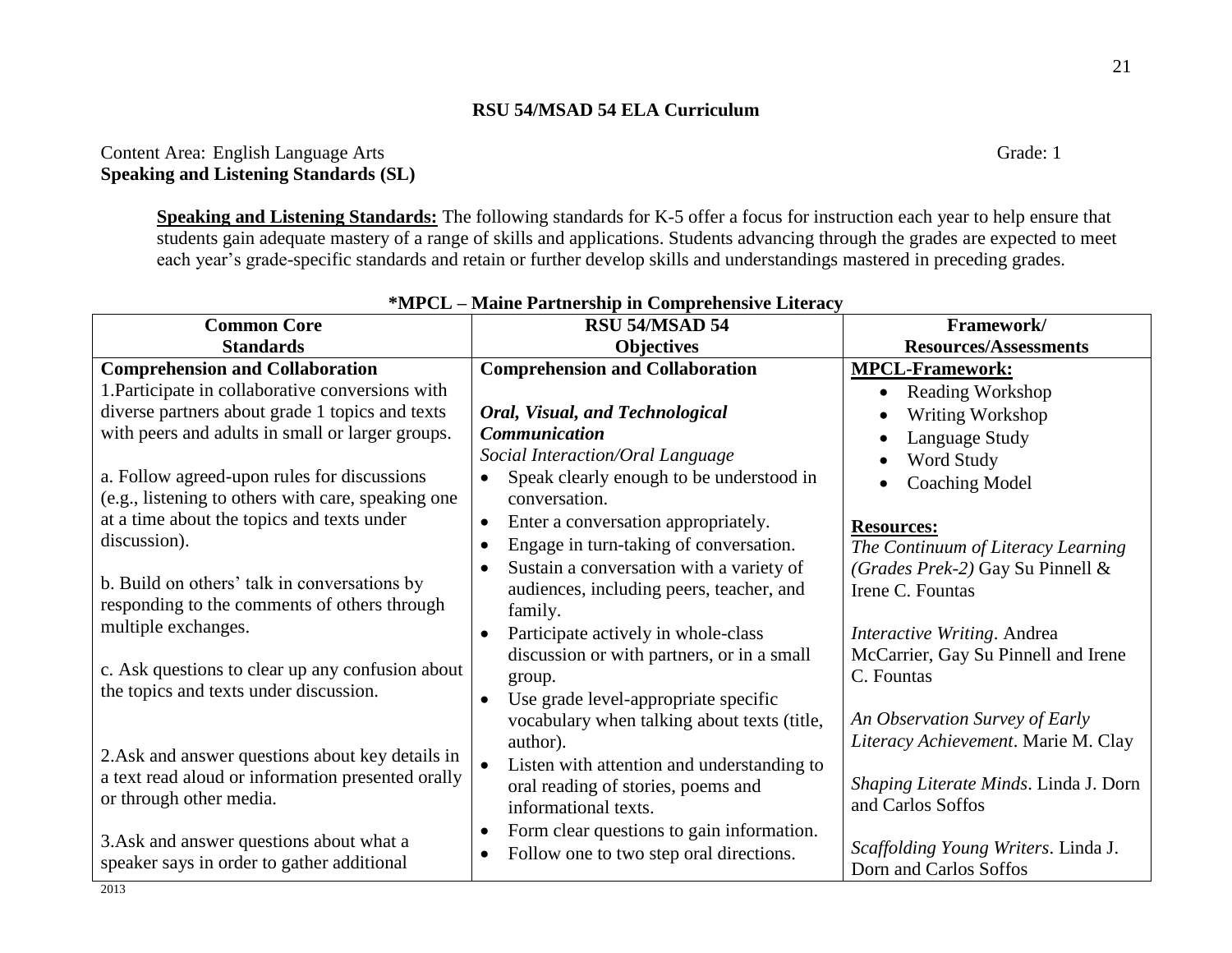| information or clarify something that is not<br>understood.                                                                                                                                                                                                                                                                                                                                                                                                    | <b>Interactive Read-Aloud and Literature</b><br><b>Discussion</b><br>Thinking Within the Text<br>• Notice and ask questions when meaning is<br>lost or understanding is interrupted.                                                                                                                                                                                                                                                                                                  |                                                                                                                                                                                                                                                                                                                                                                                                                                                                                                                                                                                      |
|----------------------------------------------------------------------------------------------------------------------------------------------------------------------------------------------------------------------------------------------------------------------------------------------------------------------------------------------------------------------------------------------------------------------------------------------------------------|---------------------------------------------------------------------------------------------------------------------------------------------------------------------------------------------------------------------------------------------------------------------------------------------------------------------------------------------------------------------------------------------------------------------------------------------------------------------------------------|--------------------------------------------------------------------------------------------------------------------------------------------------------------------------------------------------------------------------------------------------------------------------------------------------------------------------------------------------------------------------------------------------------------------------------------------------------------------------------------------------------------------------------------------------------------------------------------|
| <b>Presentation of Knowledge and Ideas</b><br>4. Describe people, places, things, and events<br>with relevant details, expressing ideas and<br>feelings clearly.<br>5. Add drawings or other visual displays to<br>descriptions when appropriate to clarify ideas,<br>thoughts, and feelings.<br>6. Produce complete sentences when appropriate<br>to task and situation. (See grade 1 Language<br>standards 1 and 3 on page 26 for specific<br>expectations.) | <b>Presentation of Knowledge and Ideas</b><br>Oral, Visual, and Technological<br><b>Communication</b><br>Oral Language<br>Explain and describe people, events, and<br>objects.<br>Use props or illustrations to extend the<br>meaning of a presentation.<br>Speak about a topic with enthusiasm.<br>$\bullet$<br>Talk with confidence.<br>$\bullet$<br>Tell stories in an interesting way.<br>Speak at an appropriate volume to be<br>heard.<br>Enunciate words clearly.<br>$\bullet$ | <b>MPCL-Framework:</b><br>Reading Workshop<br>$\bullet$<br>Writing Workshop<br>Language Study<br>Word Study<br><b>Coaching Model</b><br><b>Resources:</b><br>The Continuum of Literacy Learning<br>(Grades Prek-2.) Gay Su Pinnell &<br>Irene C. Fountas<br>Units of Study for Primary Writers: A<br>Yearlong Curriculum. Lucy Calkins<br>Interactive Writing. Andrea<br>McCarrier. Gay Su Pinnell & Irene C.<br>Fountas<br>Scaffolding Young Writers. Linda J.<br>Dorn & Carlos Soffos<br>Writing Workshop. Ralph Fletcher &<br>Joann Portalupi<br><b>Handwriting Without Tears</b> |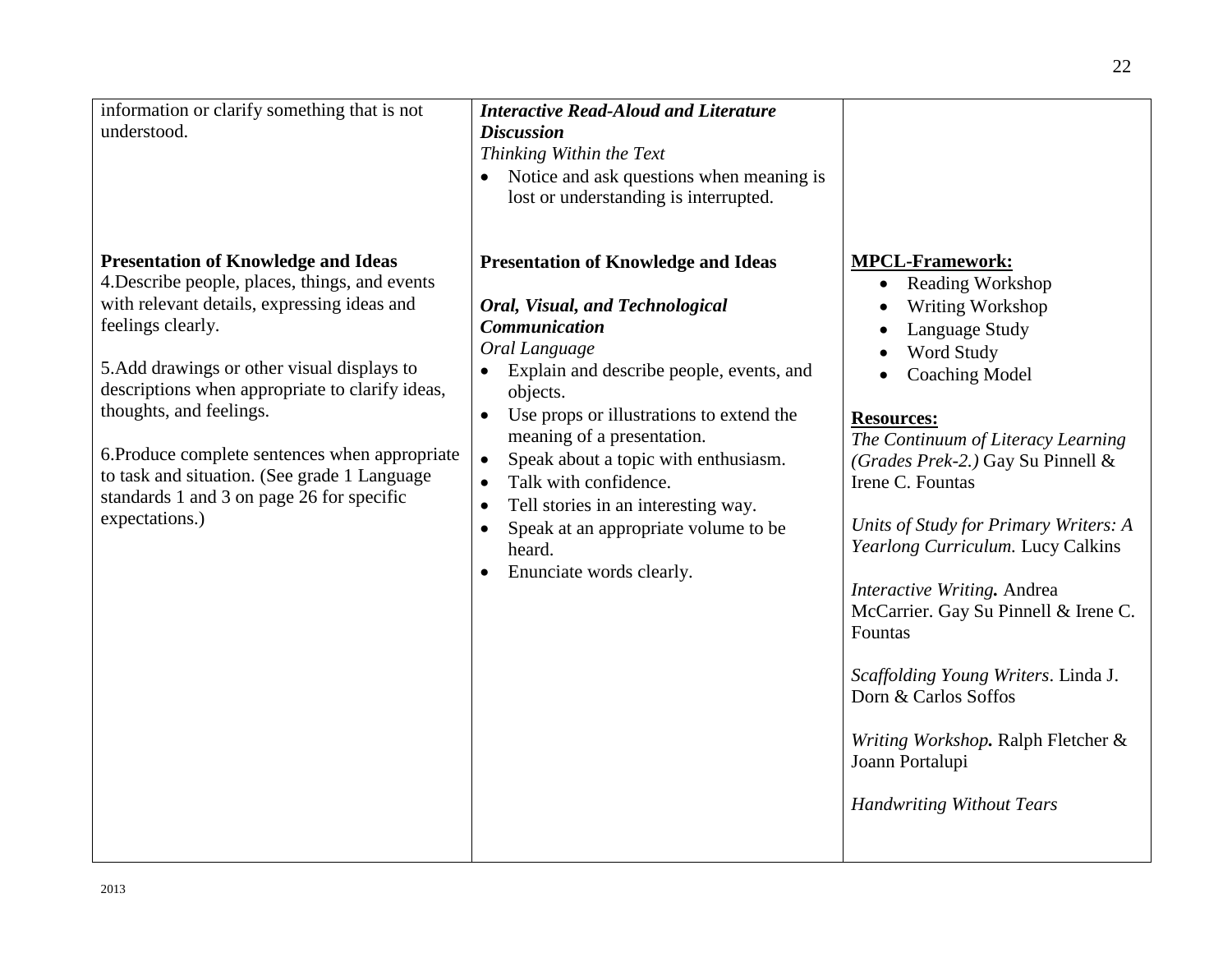Content Area: English Language Arts Grade: 1 **Language Standards (L)**

**Language Standards:** The following standards for grades K-5 offer a focus for instruction each year to help ensure that students gain adequate mastery of a range of skills and applications. Students advancing through the grades are expected to meet each year's grade-specific standards and retain or further develop skills and understandings mastered in preceding grades. Beginning in grade 3, skills and understanding that are particularly likely to require continued attention in higher grades as they are applied to increasingly sophisticated writing and speaking are marked with an asterisk (\*). See CCSS table on page 30 for a complete list and Appendix A for an example of how these skills develop in sophistication.

| <b>Common Core</b>                               | RSU 54/MSAD 54                                        | <b>Framework</b>                      |
|--------------------------------------------------|-------------------------------------------------------|---------------------------------------|
| <b>Standards</b>                                 | <b>Objectives</b>                                     | <b>Resources/Assessments</b>          |
| <b>Conventions of Standard English</b>           | <b>Conventions of Standard English</b>                | <b>MPCL-Framework:</b>                |
| 1. Demonstrate command of the conventions of     |                                                       | Reading Workshop                      |
| standard English grammar and usage when          | <b>Phonics, Spelling, and Word Study</b>              | Writing Workshop                      |
| writing or speaking.                             | Understand the concepts of plurals and                | Language Study                        |
|                                                  | plural forms: adding -s, adding-es,                   | Word Study                            |
| a. Print all upper- and lowercase letters.       | changing spelling.                                    | <b>Coaching Model</b>                 |
|                                                  | Understand the concept of verb endings.               |                                       |
| b. Use common, proper, and possessive nouns.     | Use common, proper and possessive nouns.<br>$\bullet$ | <b>Resources:</b>                     |
| singular and plural nouns wit matching verbs in  | <b>Writing</b>                                        | The Continuum of Literacy Learning    |
| basic sentences (e.g., He hops; We hop)          | Conventions                                           | (Grades Prek-2) Gay Su Pinnell &      |
|                                                  |                                                       | Irene C. Fountas                      |
| personal, possessive and indefinite pronouns     | Form upper and lowercase letters                      |                                       |
| (e.g., I, me, my; they, them, their, anyone,     | efficiently in manuscript print.                      | Units of Study for Primary Writers: A |
| everything).                                     | Form upper and lower case letters                     | Yearlong Curriculum. Lucy Calkins     |
|                                                  | proportionately in manuscript print.                  |                                       |
| e. Use verbs to convey a sense of past, present, | Use appropriate spacing between words.                | Interactive Writing. Andrea           |
| and future (e.g., Yesterday I walked home;       |                                                       | McCarrier, Gay Su Pinnell & Irene C.  |
| Today I walk home; Tomorrow I will walk          | Sentence Structure                                    | Fountas                               |
|                                                  | Use conventional sentence structure (noun             |                                       |
| home).                                           | $+$ verb).                                            | Scaffolding Young Writers. Linda J.   |
| 2013                                             |                                                       | Dorn & Carlos Soffos                  |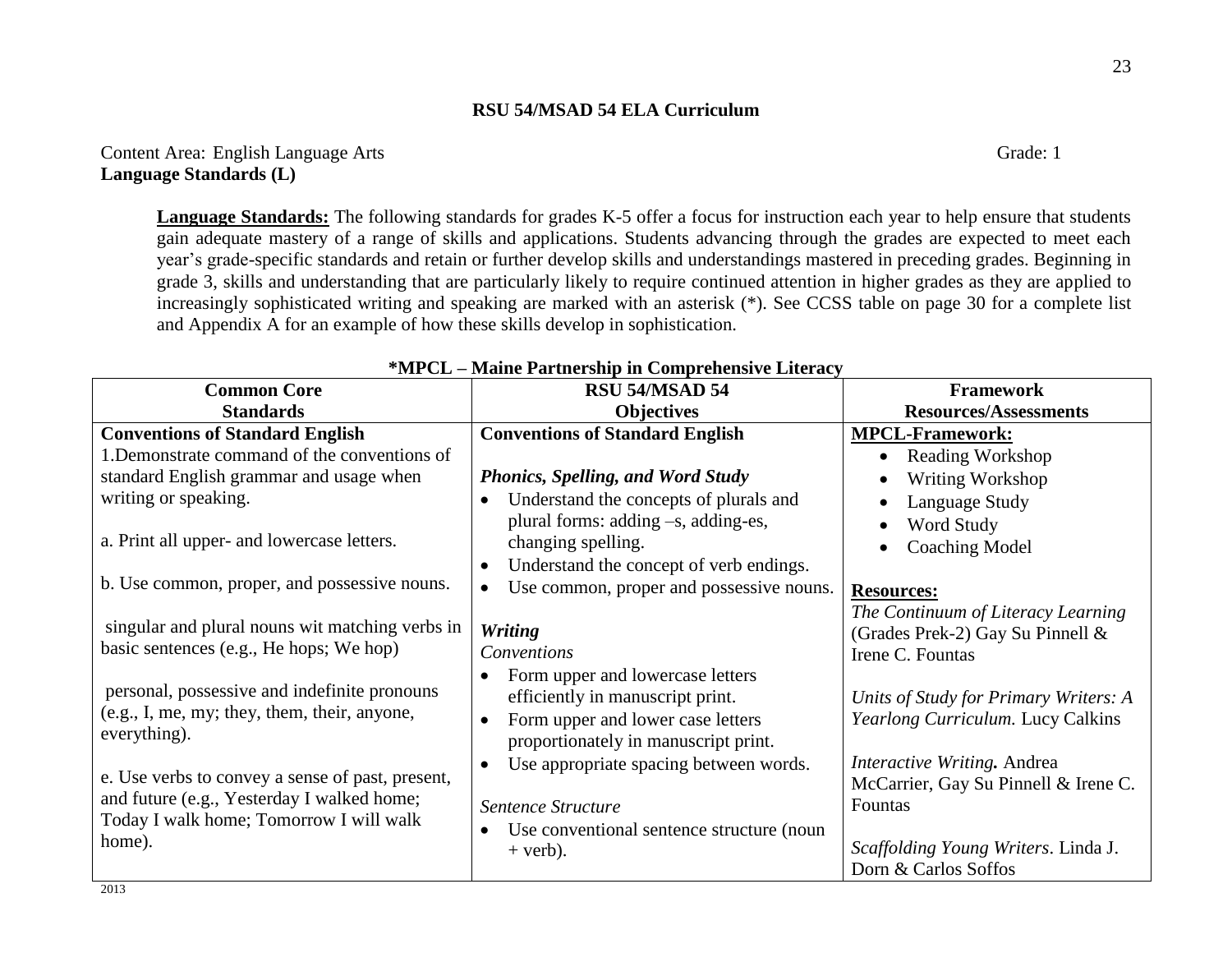| f. Use frequently occurring adjectives.         | Parts of Speech                                      |                                                 |
|-------------------------------------------------|------------------------------------------------------|-------------------------------------------------|
|                                                 | Use noun $+$ verb agreement.                         | Writing Workshop. Ralph Fletcher &              |
| g. Use frequently occurring conjunctions (e.g., | Use prepositional phrases (on the bus, to            | Joann Portalupi                                 |
| and, but, or, so, because).                     | the bus).                                            |                                                 |
|                                                 | Use text modifiers (red dress, ran fast,             | <b>Handwriting Without Tears</b>                |
| h. Use determiners (e.g., articles,             | alarm clock).                                        |                                                 |
| demonstratives).                                | Use personal, possessive and indefinite<br>$\bullet$ | <b>Assessment:</b>                              |
|                                                 | pronouns (I, me, my; they, them, their).             | <b>Grade 1 Writing Proficiency</b><br>$\bullet$ |
| i. Use frequently occurring prepositions (e.g., | Use frequently occurring adjectives,<br>$\bullet$    | Guide                                           |
| during, beyond, toward).                        | conjunctions, and prepositions.                      | <b>Handwriting Without Tears</b>                |
|                                                 | Use verbs to indicate past, present, and             | Screener of Handwriting                         |
| j. Produce and expand complete simple and       | future.                                              | Proficiency                                     |
| compound declarative, interrogative,            | Use determiners (e.g., an all, few, many).           |                                                 |
| imperative, and exclamatory sentences in        |                                                      |                                                 |
| response to prompts.                            | <b>Writing Structures</b>                            |                                                 |
|                                                 | Responds to prompts using a variety of               |                                                 |
| 2. Demonstrate command of the conventions of    | simple and compound structures:                      |                                                 |
| standard English capitalization, punctuation,   | $\checkmark$ Declarative                             |                                                 |
| and spelling when writing.                      | $\checkmark$ Interrogative                           |                                                 |
|                                                 | $\checkmark$ Imperative                              |                                                 |
| a. Capitalize dates and names of people.        | $\checkmark$ Exclamatory                             |                                                 |
| b. Use end punctuation for sentences.           | Conventions                                          |                                                 |
|                                                 | Show awareness of the first position of              |                                                 |
| commas in dates and to separate single words    | capital letters in words.                            |                                                 |
| in a series.                                    | Use uppercase letters in titles.<br>$\bullet$        |                                                 |
|                                                 | Use periods, exclamation points, and<br>$\bullet$    |                                                 |
| conventional spelling for words with common     | question marks as ending marks.                      |                                                 |
| spelling patterns and for frequently occurring  | Attempt unknown works through sound<br>$\bullet$     |                                                 |
| irregular words.                                | analysis.                                            |                                                 |
|                                                 | Uses commas in dates and to separate                 |                                                 |
| e. Spell untaught words phonetically, drawing   | single words in a series.                            |                                                 |
| on phonemic awareness and spelling              |                                                      |                                                 |
| conventions.                                    | <b>High Frequency Words</b>                          |                                                 |
|                                                 | Spells Grade 1 core list of words.                   |                                                 |
|                                                 | Uses phonemic awareness and spelling<br>$\bullet$    |                                                 |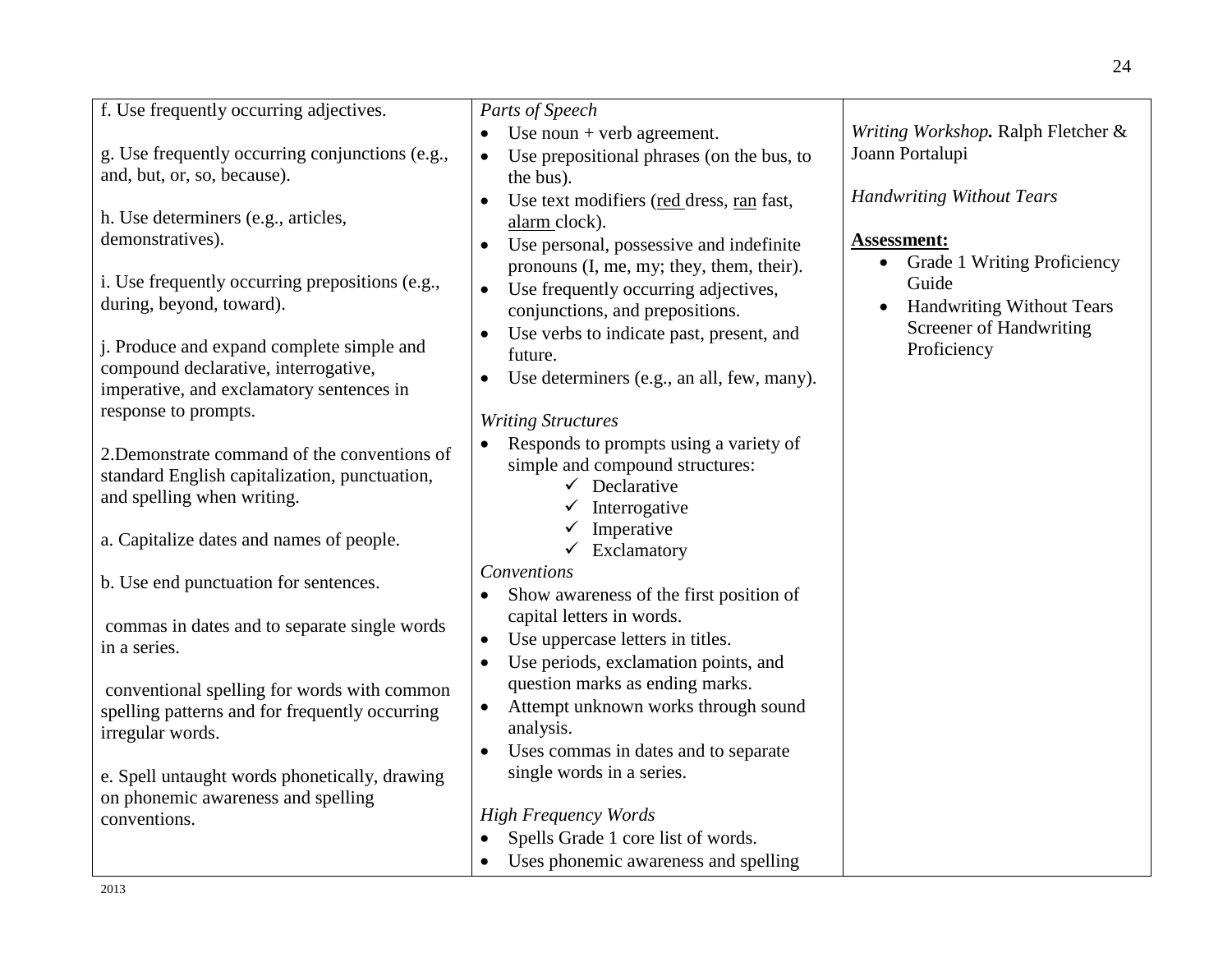|                                                                                                        | conventions to spell unknown words.                               |                                                             |
|--------------------------------------------------------------------------------------------------------|-------------------------------------------------------------------|-------------------------------------------------------------|
| <b>Knowledge of Language</b>                                                                           |                                                                   |                                                             |
| 3. (Begins in grade 2)                                                                                 |                                                                   |                                                             |
| <b>Vocabulary Acquisition and Use</b>                                                                  | <b>Vocabulary Acquisition and Use</b>                             | <b>MPCL-Framework:</b>                                      |
| 4. Determine or clarify the meaning of unknown                                                         |                                                                   | <b>Reading Workshop</b><br>$\bullet$                        |
| and multiple-meaning words and phrases based                                                           | <b>Interactive Read-Aloud and Literature</b>                      | Writing Workshop<br>$\bullet$                               |
| on grade 1 reading and content, choosing                                                               | <b>Discussion</b>                                                 | Language Study                                              |
| flexibly form an array of strategies.                                                                  | Thinking Within the Text                                          | Word Study                                                  |
|                                                                                                        | Understand the words while listening to a                         | <b>Coaching Model</b><br>$\bullet$                          |
| a. Use sentence-level context as a clue to the                                                         | story of factual text.                                            |                                                             |
| meaning of a word or phrase.                                                                           | Acquire new vocabulary from listening and<br>$\bullet$            | <b>Resources:</b>                                           |
|                                                                                                        | use in discussion.                                                | The Continuum of Literacy Learning                          |
| b. Use frequently occurring affixes as a clue to                                                       | Derive meanings of new words from<br>$\bullet$                    | (Grades Prek-2). Gay Su Pinnell &                           |
| the meaning of a word.                                                                                 | context.                                                          | Irene C. Fountas                                            |
|                                                                                                        | Acquire understanding of new words from                           |                                                             |
| c. Identify frequently occurring root words (e.g.,<br>look) and their inflectional forms (e.g., looks, | context.                                                          | Units of Study for Primary Writers: A                       |
| looked, looking).                                                                                      |                                                                   | Yearlong Curriculum. Lucy Calkins                           |
|                                                                                                        | <b>Word Meanings</b>                                              |                                                             |
|                                                                                                        | Use frequently occurring root words and                           | Interactive Writing. Andrea                                 |
|                                                                                                        | affixes as a clue to the meaning of a word.                       | McCarrier. Gay Su Pinnell & Irene C.                        |
| 5. With guidance and support from adults,                                                              |                                                                   | Fountas                                                     |
| demonstrate understanding of word                                                                      | <b>Shared and Performance Reading</b><br>Thinking Within the Text |                                                             |
| relationships and nuances in word meanings.                                                            | With prompting and support                                        | Scaffolding Young Writers. Linda J.<br>Dorn & Carlos Soffos |
|                                                                                                        | Acquire understanding of new words                                |                                                             |
| a. Sort words into categories (e.g., colors,                                                           | through repeated reading.                                         | Writing Workshop. Ralph Fletcher &                          |
| clothing) to gain a sense of the concepts the                                                          | Understand the meaning of words during                            | Joann Portalupi                                             |
| categories represent.                                                                                  | reading, making connections to                                    |                                                             |
|                                                                                                        | themselves, the world, or other text.                             | <b>Handwriting Without Tears</b>                            |
| b. Define words by category and by one or more                                                         |                                                                   |                                                             |
| key attributes (e.g., a duck is a bird that swims;                                                     | Thinking About the Text                                           | <b>Assessment:</b>                                          |
| a tiger is a large cat with stripes).                                                                  | Notice how the writer has used language or<br>$\bullet$           | <b>Grade 1 Writing Proficiency</b><br>$\bullet$             |
|                                                                                                        | words to make a text interesting or funny.                        | Guide                                                       |
| real-life connections between words and their                                                          |                                                                   | <b>Handwriting Without Tears</b><br>$\bullet$               |
| use (e.g., note places at home that are cozy).                                                         |                                                                   |                                                             |